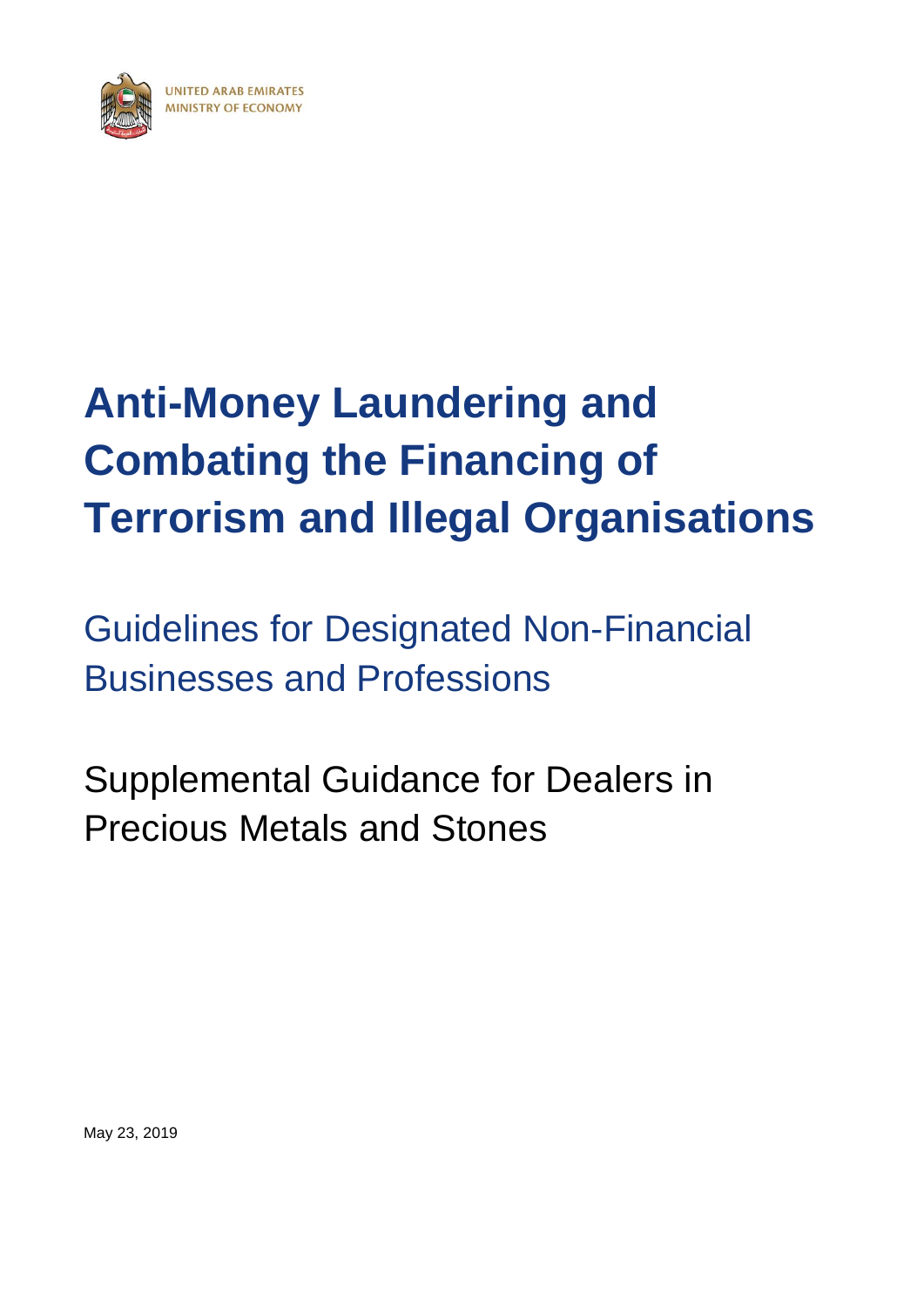# 11.4 Supplemental Guidance for Dealers in Precious Metals & Stones (DPMS)

## 11.4.1 Introduction

1

Cabinet Decision No. (10) of 2019 Concerning the Implementing Regulation of Decree Law No. (20) of 2018 *On Anti-Money Laundering and Combating the Financing of Terrorism and Illegal Organisations* (the "AML-CFT Decision") identifies dealers in precious metals and precious stones (DPMS)<sup>1</sup> as Designated Non-Financial Business and Professions (DNFBPs), when they engage in carrying out any single monetary transaction, or several transactions which appear to be interrelated, whose value is equal to or greater than AED 55,000,<sup>2</sup> and subjects them to specific AML/CFT obligations under the AML/CFT legislative and regulatory framework of the United Arab Emirates.

Recent studies<sup>3</sup> have concluded that the nature of precious metals and precious stones (PMS), and the characteristics of the markets in their trade, make them inherently highly vulnerable to misuse or exploitation by criminals for the purpose of money laundering and the financing of terrorism. DPMS are likewise vulnerable to ML/FT risks.

Among the reasons noted for this vulnerability are the facts that:

- PMS represent high intrinsic value in a relatively compact form, tend to maintain (or even increase) value over time, and can be easily transported physically in many forms;
- PMS can be used both as means to generate criminal proceeds (i.e. through various predicate offences), as well as vehicles to launder them;
- PMS can be used for illicit purposes, including ML/FT, in a variety of ways, either directly (through physical exchange, as a form of currency) or indirectly (through exchange of value via various formal and informal financial systems, as well as via international trade and the financial products and services related to it);
- There are large, well-established, decentralised, and often cash-based markets for certain types of precious metals and stones (particularly for gold and diamonds, but for

 $2$  For convenience, such transactions will be referred to throughout the text of this Supplemental Guidance as "covered transactions." <sup>3</sup> See, for example, *Money Laundering and Terrorist Financing through Trade in Diamonds*, Financial Action Task Force/OECD/Egmont Group of Financial Intelligence Units, October 2013; *Implementing AML/CFT Measures in the Precious Minerals Sector: Preventing Crime While Increasing Revenue*, International Monetary Fund, August 2014; *Money Laundering and Terrorist Financing Risks and Vulnerabilities Associated with Gold*, FATF/Asia Pacific Group on Money Laundering, July 2015; and *Professional Money Laundering*, FATF, July 2018.

<sup>1</sup> For the sake of convenience, the abbreviations PMS and DPMS will be used throughout the text of this Supplemental Guidance to indicate the terms "precious metals and precious stones" and "dealers in precious metals and precious stones", respectively. This is without prejudice to any abbreviations or terminology which may be used to describe these goods and the persons who deal in them as provided for in any legislative or regulatory acts published, or to be published, by the Government of the UAE.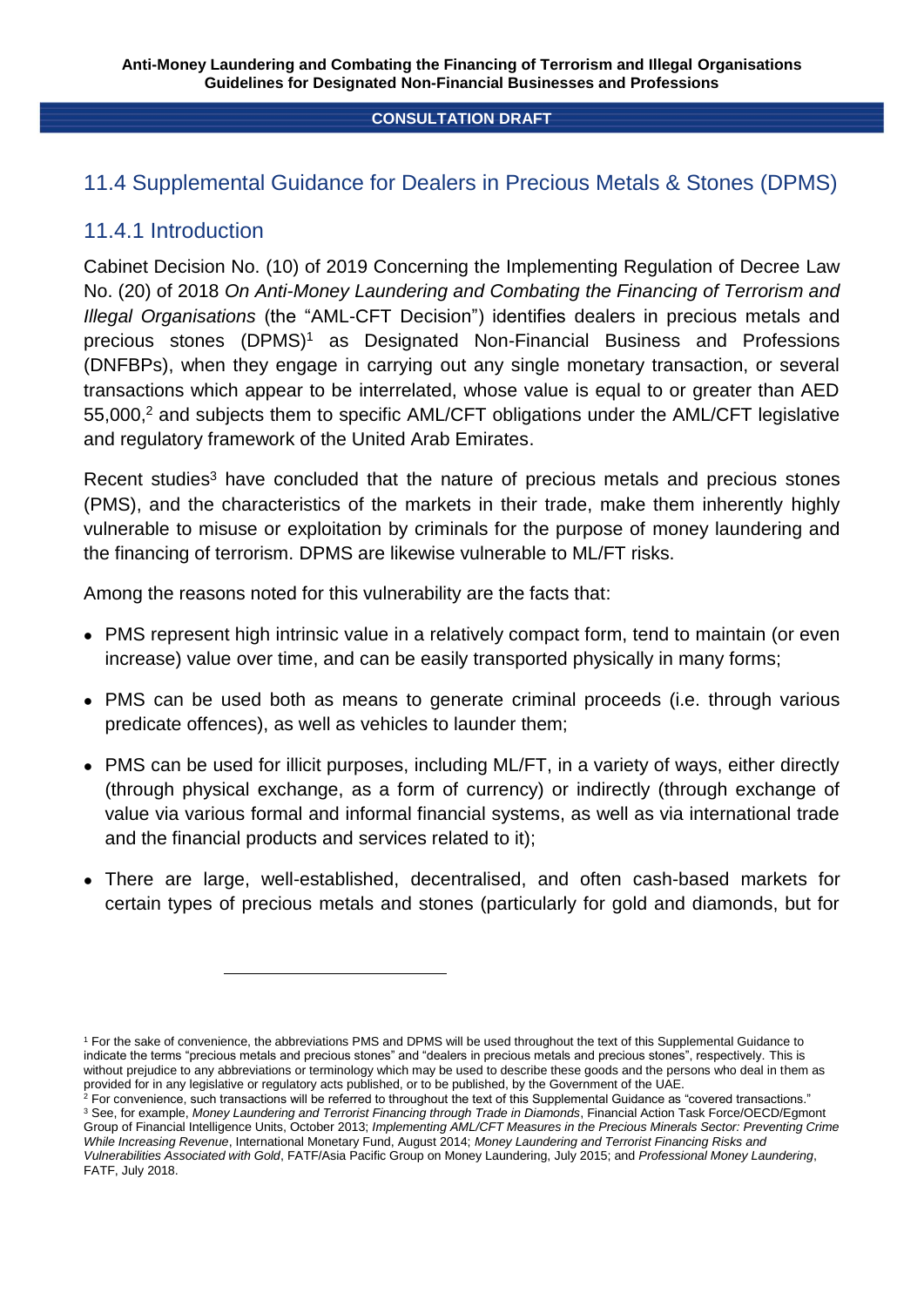other PMS as well), often allowing them to be traded or exchanged with relative anonymity;

- The difficulty in tracing specific items, and the global nature of the markets for PMS, make it easier for criminals to exploit cross-border, multi-jurisdictional situations in order to obscure the paper and money trails, while at the same time rendering it more difficult for national law enforcement authorities to detect and investigate cases;
- The scale and diversity of small and mid-sized participants in the markets for precious metals and precious stones, and the generally low level of awareness and education among them in regard to the ML/FT risks, due-diligence requirements, and the red-flag indicators associated with their trade, increase the vulnerability of DPMS to exploitation by criminals and terrorists.

Further complicating the picture is the fact that in certain geographic regions, the buying and selling of PMS (and particularly of gold, silver, and diamonds) is a common cultural practice, often making it difficult to distinguish between legitimate transactions and their illicit counterparts. The UAE's ML/FT National Risk Assessment (NRA) found that:

"The overall large size and openness of the UAE Financial Sector, its geography, the large proportion of foreign residents, the use of cash in transactions, and *the highly active trade in gold and precious metals and stones*, were also inherently open to ML/TF abuse by criminals." 4

Transactions involving PMS, and the exploitation of DPMS, have been identified as a ML/FT typology commonly used by professional money launderers and organised crime groups. <sup>5</sup> The NRA has also identified professional money laundering (PML) as being one of the highest crimes/threats in relation to ML in the State, and illicit trafficking in stolen and other goods, together with smuggling, among the medium-high threats. Accordingly, among the sectors the NRA has identified as having among the highest inherent ML/FT vulnerability in the UAE (onshore) is that of DPMS. This sector was also identified as having medium-high inherent ML/FT vulnerability in the Financial Free Zones.

Given all of the above, it is of critical importance that DPMS are well acquainted with their CDD obligations under the UAE's AML/CFT legislative and regulatory framework, as well as with the various risk factors and indicators that can help them to identify and report suspicious transactions. While the former have already been covered in depth in the *Anti-Money Laundering and Combating the Financing of Terrorism and Illegal Organisations* 

1

<sup>4</sup> *Brief on the National Risk Assessment (NRA) in the United Arab Emirates*, Government of the UAE, May 2018 (italics added).

<sup>5</sup> See, for example, *Professional Money Laundering*, op. cit., pp. 15, 17.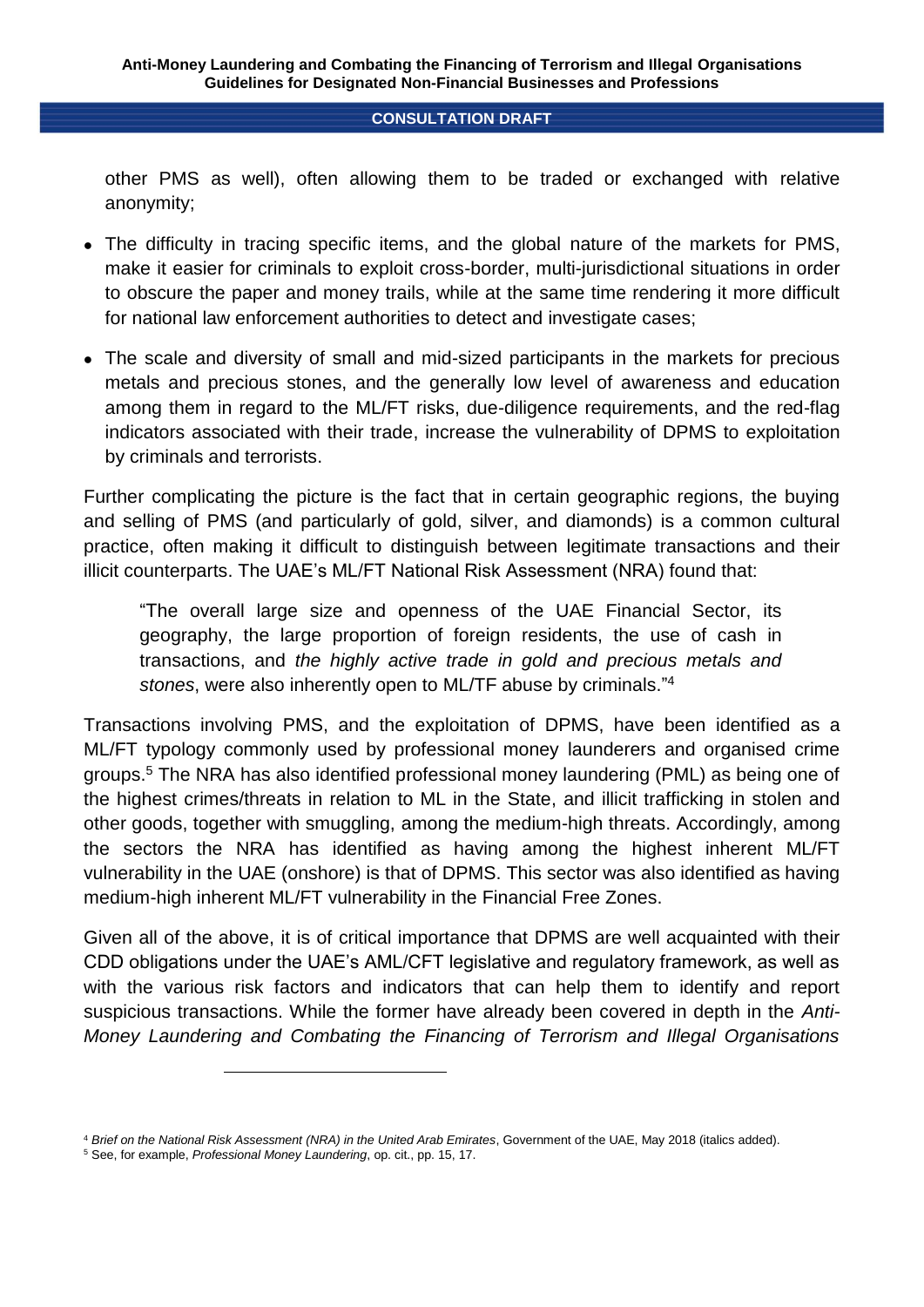*Guidelines for Designated Non-Financial Businesses and Professions*, it is the intent of this supplemental guidance to cover the latter in greater detail with respect to dealers in precious metals and precious stones.

# 11.4.2 Summary of AML/CFT Obligations for DPMS

All DPMS which qualify as DNFBPs are required by the AML-CFT Law and the AML-CFT Decision to fulfil certain obligations which constitute the basis of an effective risk-based AML/CFT programme, in respect of covered transactions. These obligations include:

- Identifying and assessing ML/FT risks (see Guidelines Section 4);
- Establishing, documenting, and updating policies and procedures to mitigate the identified ML/FT risks (see Guidelines Section 5);
- Maintaining adequate risk-based customer due-diligence (CDD) and ongoing monitoring procedures (see Guidelines Section 6);
- Identifying and reporting suspicious transactions (see Guidelines Section 7):
- Putting in place an adequate governance framework for AML/CFT, including appointing an AML/CFT Compliance Officer, and ensuring adequate staff screening and training (see Guidelines Section 8);
- Maintaining adequate records related to all of the above (see Guidelines Section 9); and
- Complying with the directives of the Competent Authorities of the State in relation to the United Nations Security Council resolutions under Chapter VII of the Charter of the United Nations, as well as in relation to *Cabinet Decision No. (20) of 2019 Regarding Terrorism Lists Regulation and Implementation of UN Security Council Resolutions On the Suppression and Combating of Terrorism, Terrorists Financing & Proliferation of Weapons of Mass Destruction, and Related Resolutions* (see Guidelines Section10).

The ultimate purpose of these measures is to establish a reliable paper trail of business relationships and transactions, and to trace the true beneficial ownership and movement of assets, in order to prevent DPMS from being exploited for the purposes of money laundering and/or the financing of terrorism, and to aid the Competent Authorities of the State by reporting suspicious transactions.

The sections below provide additional guidance specific to DPMS, in regard to the identification of risk, customer due diligence, and the identification and reporting of suspicious transactions.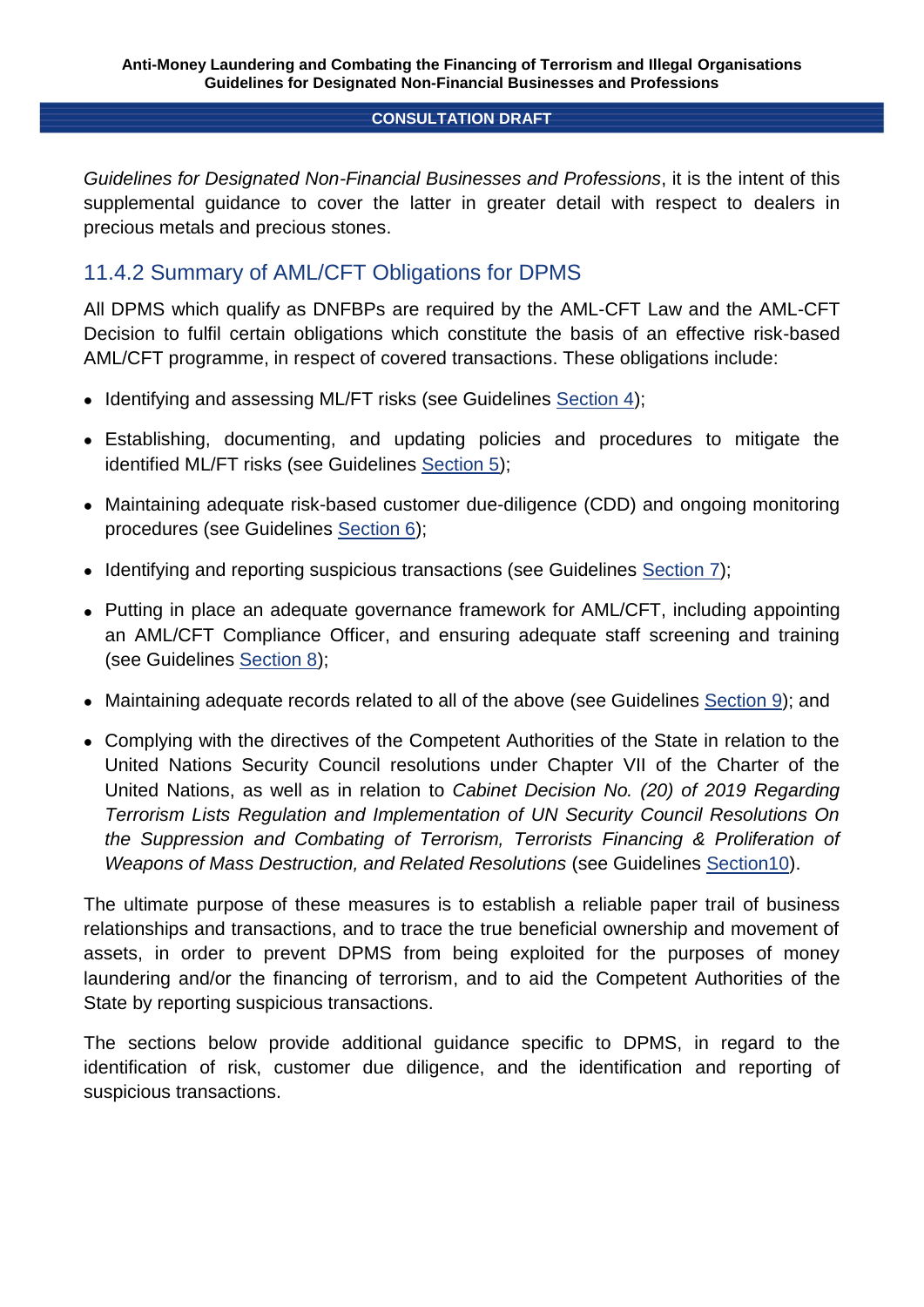# 11.4.3 What are Precious Metals and Precious Stones (PMS)?

While the definitions of precious metals and precious stones may vary somewhat depending on region, the most generally accepted classifications internationally, based on factors such as quality, intrinsic value, and rarity, consider the precious metals to consist of gold, silver, and the so-called platinoid metals (principally platinum and palladium); and precious stones to consist of diamonds, emeralds, rubies, and sapphire. While not technically gemstones, pearls are often also included in the category of precious stones, and are thus included for the purpose of this supplemental guidance. These generally accepted classifications are reflected in the federal legislation of the UAE, which governs the control, stamping and identification of PMS, as well as the import and export requirements concerning raw diamonds under the internationally accepted Kimberley Process Certification Scheme.<sup>6</sup>

Taking into consideration the above, and without prejudice to any pre-existing or subsequent definitions included in any federal law or regulation of the UAE, the definitions of precious metals and precious stones for the purpose of this supplemental guidance include, but are not limited to, those materials falling under the following categories:<sup>7</sup>

## **Precious Metals**

- Gold, with a minimum purity of 500 parts per 1,000;
- Silver, with a minimum purity of 800 parts per 1,000;
- Platinum, with a minimum purity of 850 parts per 1,000:
- Palladium, with a minimum purity of 500 parts per 1,000.

## **Precious Stones**

• Diamonds (rough) of any weight in carats;

-

 Diamonds (polished), with a minimum weight of 0.3 carats per stone if loose, or a minimum weight of 0.5 carats per any single stone mounted in a setting (whether of one or more stones);

<sup>&</sup>lt;sup>6</sup> See Federal Law No. (13) of 2004 on Controlling the Importation, Exportation and Transit of Raw Diamonds, as amended by Federal Law No. (4) of 2008.

<sup>7</sup> See *Decision of the Council of Ministers No. (45) of 2018 on the Executive Regulation of Federal Law No. (11) of 2015, on the Control and Stamping of the Trade in Precious Stones and Precious Metals*, Annexes 1 and 2.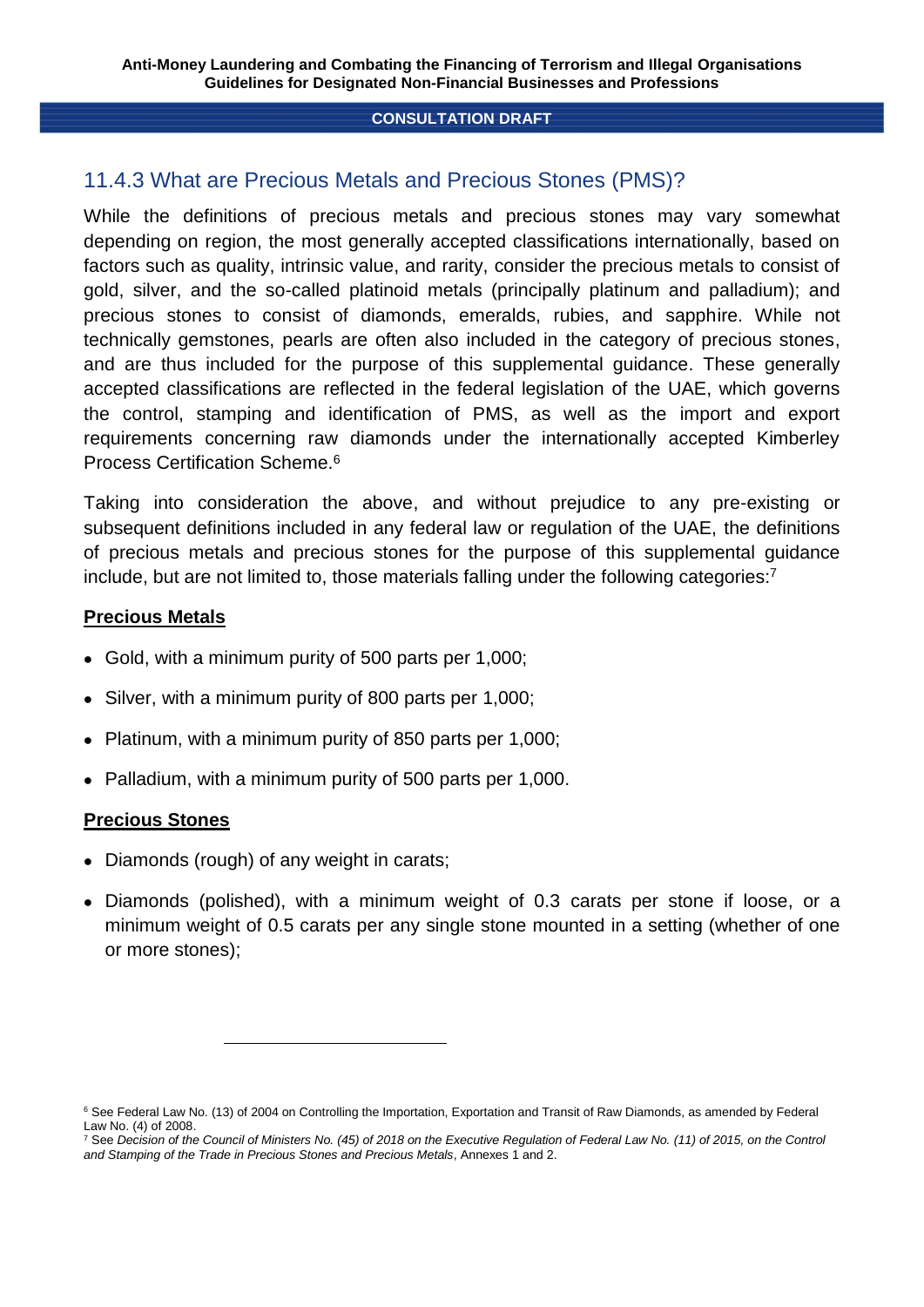Coloured Gemstones (polished Emeralds, Rubies, Sapphires), with a minimum weight of 1 carat per stone if loose, or a minimum weight of 2 carats per any single stone mounted in a setting (whether of one or more stones).

## **Pearls**

- Loose, with a minimum diameter of 3 millimeters per bead;
- Strung or mounted in a setting (whether of one or more beads), with a minimum diameter of 10 millimeters per any single bead.

## **Other**

The above definitions notwithstanding, for the purpose of applying AML/CFT measures in respect of covered transactions, DPMS should also consider PMS to include any object concerning which at least 50 percent of its monetary value is comprised of PMS. Furthermore, it should also be recognised that DPMS may engage in transactions involving other types of metals and gemstones (whether traded regularly or occasionally, and whether physically or through electronic or virtual exchanges) which, while technically not considered to be PMS (although they may be of high value in some cases), may nevertheless be subject to risks of ML/FT or other predicate offences (e.g. fraud) similar to PMS. Such materials may include:

- A variety of high-value industrial metals, including so-called conflict minerals (for example, wolframite, cassiterite, and coltan), cobalt, and other platinoid metals (e.g. rhodium, etc.);
- A variety of semi-precious gemstones (e.g. amethysts, opals, jade, and others);
- Synthetic, treated, or artificial gemstones (diamonds, emeralds, rubies, sapphires, pearls).

While this supplemental guidance focusses on the ML/FT risks associated specifically with PMS, DPMS should also take a similar risk-based approach to the application of AML/CFT measures in respect of covered transactions involving these other types of metals and stones (since they can, in some situations, also be considered to pose ML/FT risks similar to those of PMS). In other words, the criterion for applying the required AML/CFT measures relates to the carrying out of monetary transactions which meet the threshold amount of AED 55,000.

# 11.4.4 Who is a Dealer in Precious Metals or Precious Stones (DPMS)?

A dealer in PMS may be considered to be any natural or legal person (or legal arrangement), or their employee or representative, who engages, as a regular component of their business activities, in the production and/or trade of precious metals or precious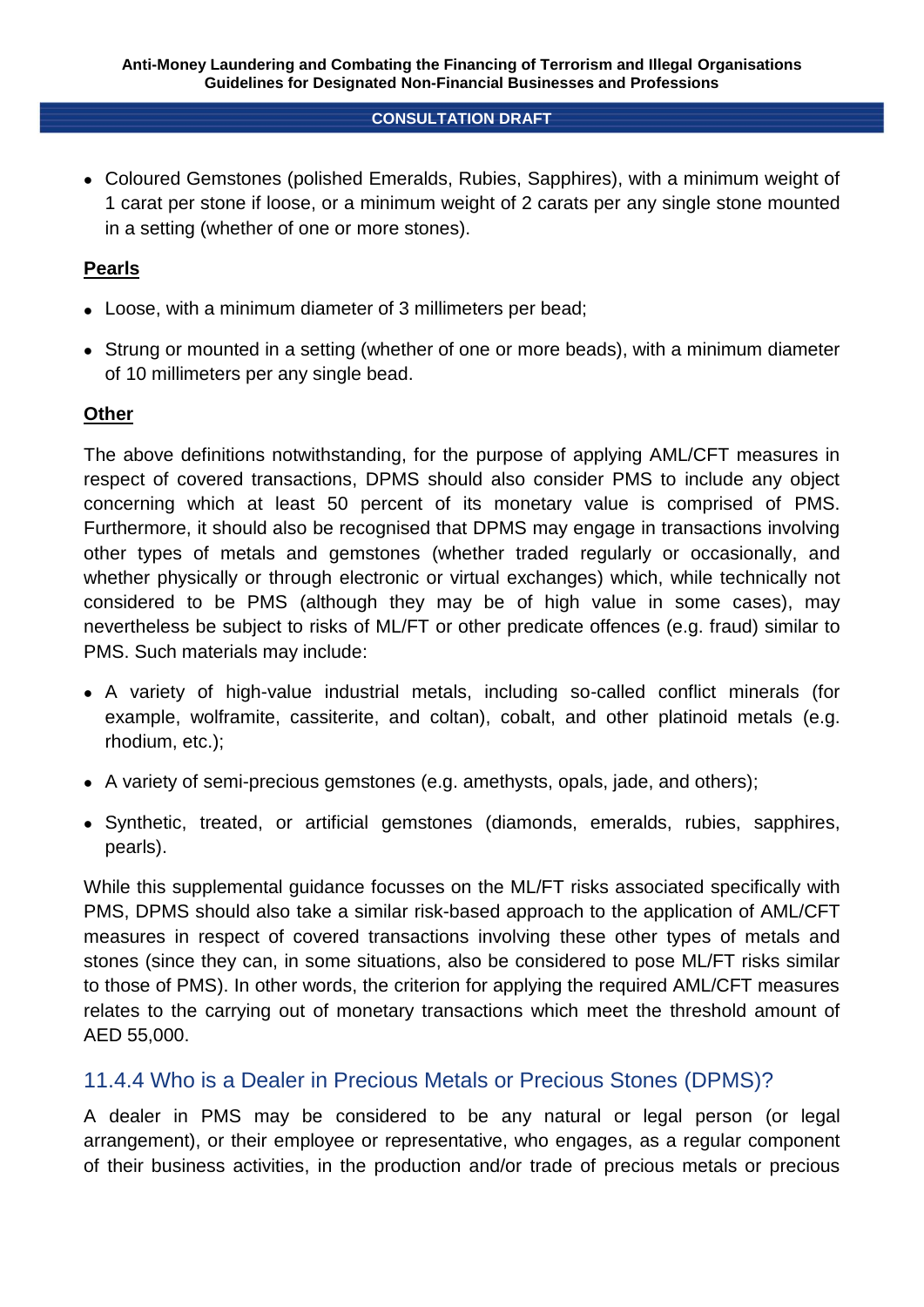stones, whether in raw, cut, polished, or elaborated (mounted or fashioned) form. Production and/or trade in this context includes any of the following acts involving raw/rough or processed/finished PMS:

- Extraction (whether by mining or other method), refining, cutting, polishing or fabrication;
- Import or export;
- Purchase, sale, re-purchase or re-sale (whether in primary, secondary, or scrap markets);
- Barter, exchange, or other form of transfer of ownership;
- Loan or lease arrangements (e.g. sale-leaseback, consignment, or memorandum sales);
- Possession (whether permanent or temporary, for example, as part of a fiduciary, warehousing, collateral, or other safekeeping arrangement; or under contract for a specific purpose such as cutting, polishing, refining, casting or fabrication services).

The above-referenced conditions are irrespective of whether the transaction is wholesale or retail; whether it is direct or indirect (such as through a broker or other intermediary); whether it is between natural or legal persons or legal arrangements, including any other DPMS; and whether the PMS are traded physically or virtually (for example, via certificates, on electronic exchanges, or via internet), irrespective of where or by whom the physical goods are warehoused, held in safekeeping, or delivered.

# 11.4.5 When Do the AML/CFT Obligations Apply to DPMS?

Under the AML-CFT Law and the AML-CFT Decision, DPMS are obliged to apply the required AML/CFT measures when they qualify as DNFBPs. This occurs whenever they carry out any single transaction, or series of transactions that appear to be related, whose monetary value equals or exceeds AED 55,000. This may include one or more transactions involving the same business relationship or customer, whether related to a single item or set of items; or it may also include one or more transactions which, in the judgment of the dealer, appear to be structured so as to avoid the established threshold. Some examples of when application of the AML/CFT measures is (or is not) required are provided below for illustration purposes.

- A counterparty or a customer makes cash purchases of several different items at the same time, including a variety of PMS, whether loose or mounted, and requests separate invoices for each piece. No individual invoice meets the threshold of AED 55,000, however the total purchase price exceeds this amount. These are covered transactions.
- A counterparty or a customer wishes to purchase one or more items with a total value meeting or exceeding the AED 55,000 threshold, and places a 25 percent deposit (below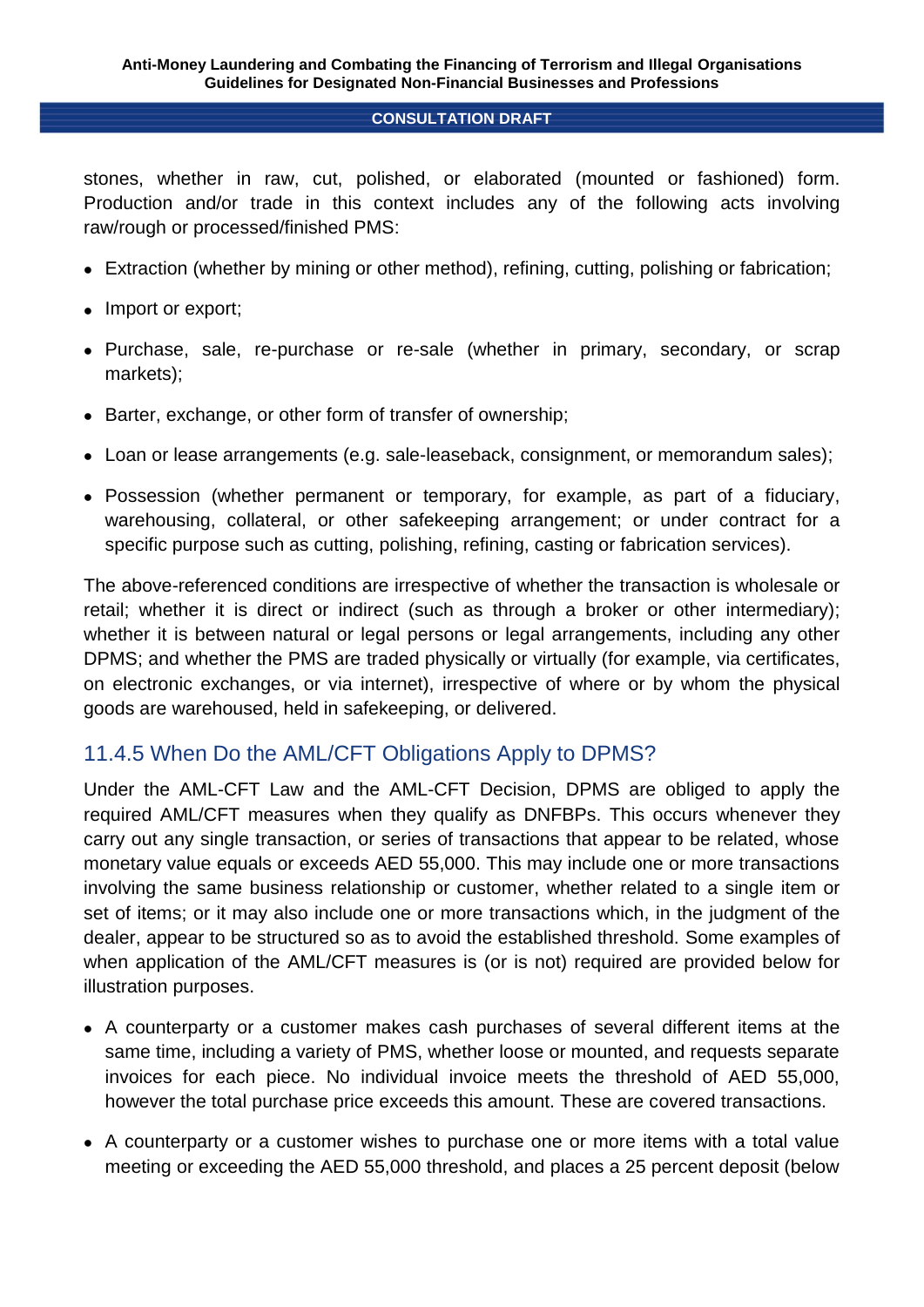the threshold) in cash. A week later, he pays another 25-percent cash installment, and after another week pays the remaining balance (which is below the threshold) in cash. The transactions are all related, and are therefore covered transactions.

- Three customers enter a retail jewellery shop and together look at different set pieces. They each decide to buy diamond or gold jewellery worth AED 50,000, and all three wish to pay in cash on separate invoices. Although they are ostensibly different customers and each purchase is below the AED 55,000 threshold, the total amount is well over the threshold and the customers are clearly associated. These are covered transactions.
- A gold trading company buys a consignment of gold bullion worth AED 375,000 from a wholesale merchant. The buyer places a deposit of AED 50,000 in cash, and says that he will arrange for the balance to be paid along with the pickup of the bullion the next day. On the following day, a van arrives from a well-known local courier company to pick up the gold, and the driver delivers to the merchant a cashier's cheque for the balance of AED 325,000. Although the cash deposit was below the threshold, cashier's cheques (like money orders, treasury bills, bearer bonds, etc.) are negotiable bearer instruments and, as such, are considered to be cash equivalents. This is a covered transaction.
- A retail dealer accepts a diamond and emerald ring valued at AED 10,000 from a customer as a trade-in towards partial payment for the purchase of a diamond pendant worth AED 60,000, resulting in a net cash transfer of only AED 50,000. Although the cash portion of the payment is below the threshold level of AED 55,000, the payment-inkind in the form of the traded-in ring is considered to be a cash equivalent. This is a covered transaction.
- A dealer in gold bullion sells coins to a retail customer for a marked-up price of AED 56,000. The customer pays in cash. The coins' market value by weight on the international exchanges on the day of the sale is AED 49,000, and their book value is AED 49,500 based on the dealer's cost at the time he originally acquired the coins. This is a covered transaction. The DPMS's obligation to apply the AML/CFT measures is based on the fact that the actual price paid in cash exceeds AED 55,000, even though neither the coins' market value nor their book value meet the threshold.
- A diamond cutting and polishing firm wishes to buy a consignment of KP-certified rough diamonds from a local wholesaler. The two parties arrive at a final negotiated price of AED 950,000, which includes the payment being made in the form of a cash deposit of AED 50,000, with the balance being covered through several negotiable third-party promissory notes from members of the Dubai Diamond Exchange and other internationally recognised diamond bourses (all belonging to the World Federation of Diamond Bourses). Although the cash deposit is less than the AED 55,000 threshold, the promissory notes are bearer negotiable instruments considered to be cash equivalents. This is a covered transaction.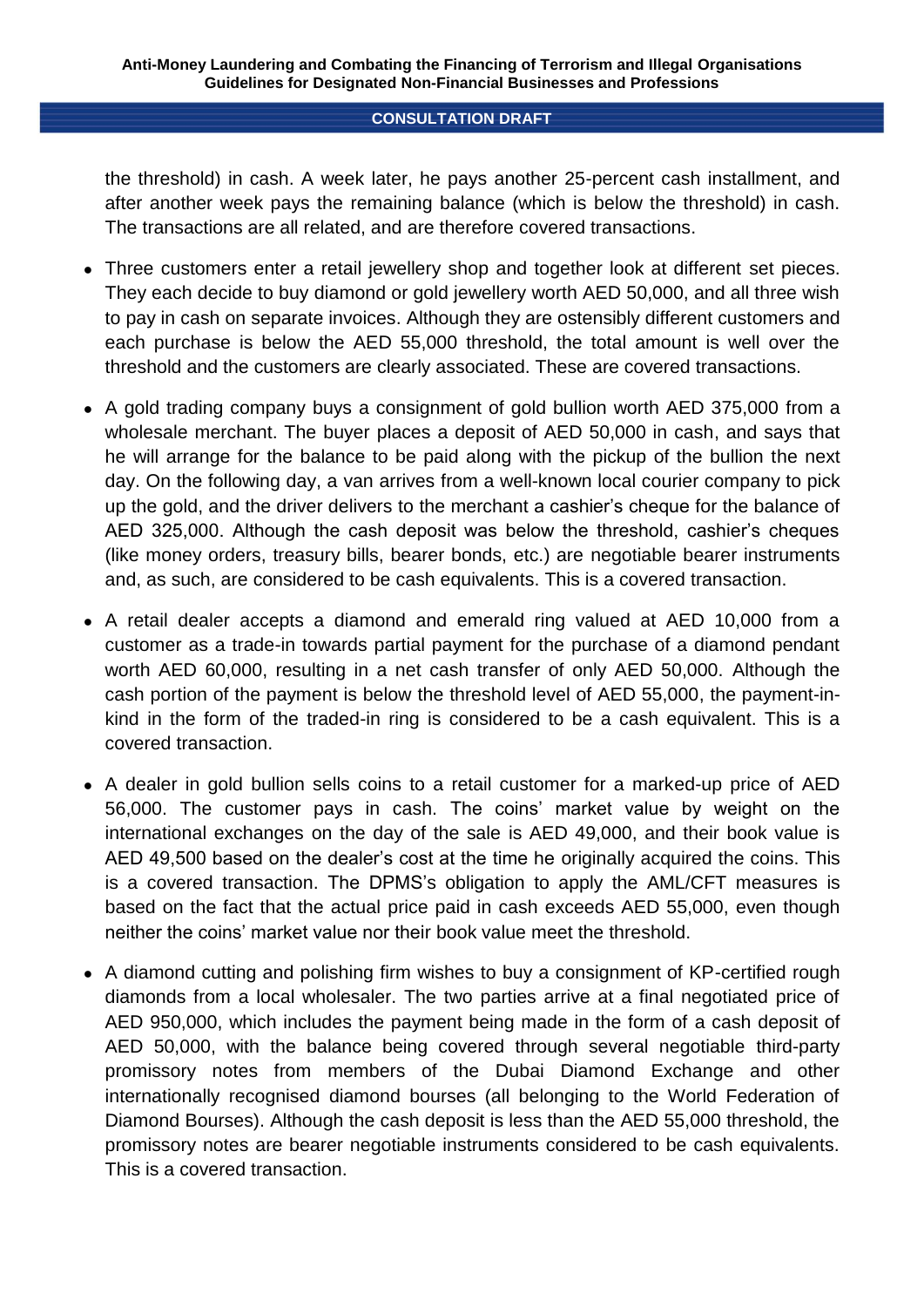- As part of his retail jewellery business, in addition to numerous rings, necklaces, bracelets and other set pieces, an established merchant normally sells only one or two loose diamonds, worth AED 2,500 to AED 3,500 each, in an average month. This pattern has been fairly stable for many years. This month, however, the merchant notices a marked increase in his sales of loose diamonds, which reach a level of 10 stones worth an average of AED 4,500 to 5,000 each, all of which are paid for in cash. The next month, sales of loose gemstones continue to increase, far beyond the normal pattern. Although each sale appears to involve a different customer, and they are all individually far below the AED 55,000 threshold, they are all in cash. Once the DPMS notices the sudden change in pattern and that total cash sales of loose diamonds have reached the AED 55,000 threshold, he should begin to apply the AML/CFT measures in order to assess whether these transactions may be related and thus be categorised as covered transactions.
- An art dealer sells a sculpture, more than two-thirds of whose value is comprised of 18K gold and fine (950) platinum, for AED 100,000 in cash. Although the intrinsic value by weight of the gold and platinum content of the statue is worth more than the AED 55,000 threshold, the art dealer is not obliged to apply the AML/CFT measures required of DPMS, since the sale of PMS does not make up a regular component of his business and he is therefore not considered to be a DPMS.
- The customer from the above example brings the sculpture he acquired to a DPMS a week later, and offers to sell it for AED 54,000, based on the content of the precious metals it contains, but he insists on being paid in cash. The dealer estimates the value of the gold and platinum he can obtain from melting down the statue to be approximately AED 70,000, before his costs. Although the amount of cash demanded is below the threshold of AED 55,000, this is a covered transaction. The DPMS should apply AML/CFT measures, based on both the value of the PMS content (which exceeds the threshold) and the appearance of structuring to avoid the AED 55,000 threshold.

As long as DPMS carry out covered transactions, they are obliged to fulfil all of the AML/CFT programme obligations specified in the AML-CFT Decision, including appointing an AML/CFT compliance officer, implementing adequate staff/employee AML/CFT training, establishing effective internal controls, maintaining adequate records related to those covered transactions, and reporting suspicious transactions, among others. Furthermore, it should be noted that certain of the AML/CFT obligations under the AML-CFT Law and AML-CFT Decision are independent of whether or not DPMS engage in covered transactions. For example, DPMS are obliged to comply with the instructions issued by the Competent Authorities in the State concerning the implementation of the decisions issued by the UN Security Council under Chapter VII of the UN Charter (see Guidelines, Section 10, International Financial Sanctions), at all times. DPMS should ensure they allocate adequate resources and have adequate procedures in place to apply the measures, as required.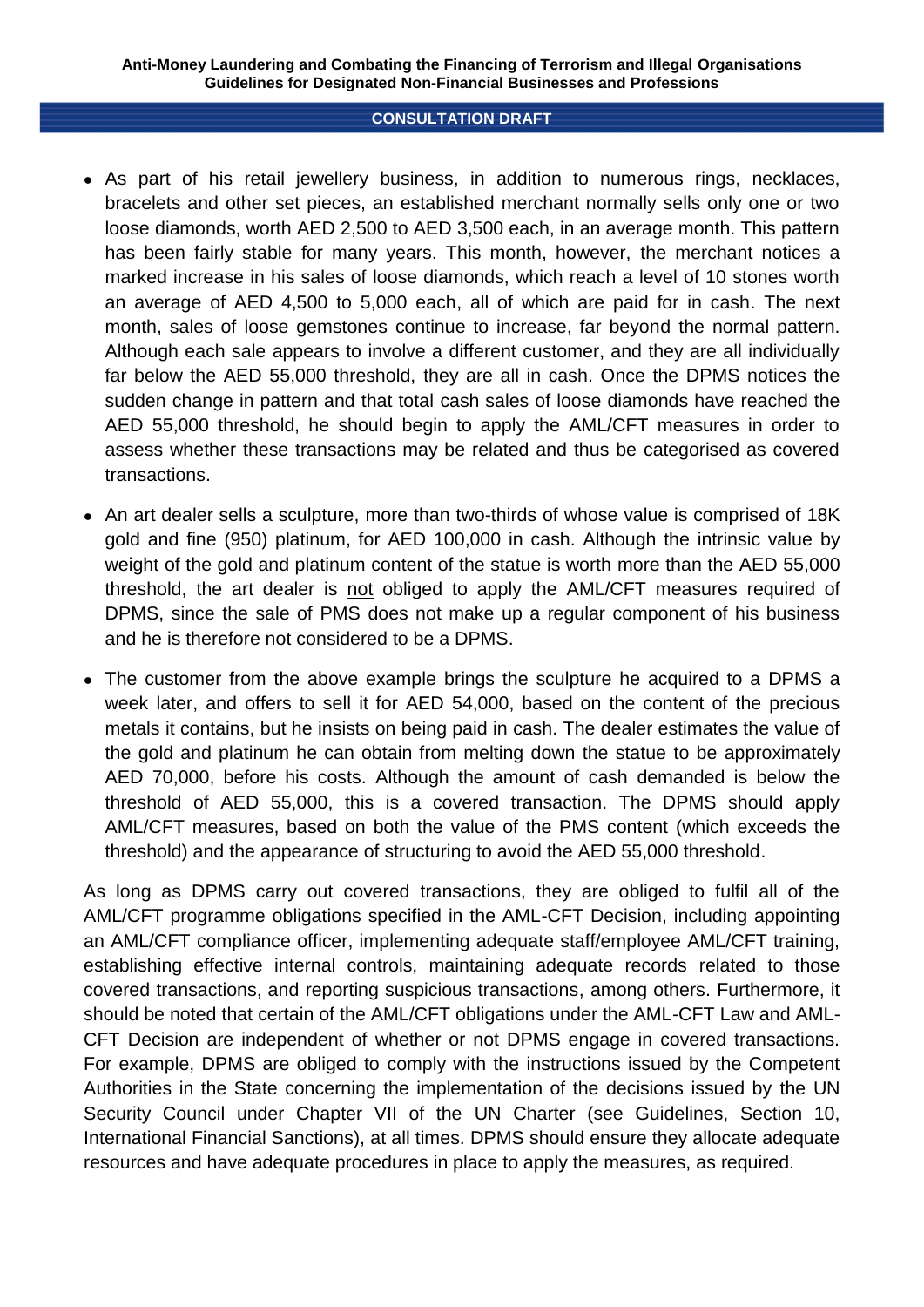# 11.4.6 Risk Factors of Specific Concern to Dealers in Precious Metals/Stones

The AML-CFT Decision specifies certain risk factors that should be taken into consideration by DNFBPs when identifying and assessing ML/FT risk at both the enterprise and the customer levels. General guidance on these risk factors is provided in Section 4.4 of the Guidelines.

In addition to these generalised risk factors, there are a number of additional risk factors which DPMS should be aware of and should take into consideration in identifying and assessing the ML/FT risks to which they are exposed. Some of these risk factors depend on the specific stage of the PMS supply chain, and the role of the dealer in regard to the business relationships associated with each stage. Other risk factors relate to the nature and type of the customer or transaction involved.

## **Stage of PMS Supply Chain & Role of DPMS**

-

The trade in PMS consists of a complex ecosystem or supply chain from extraction of the raw mineral to eventual sale to the final customer, in which numerous participants are involved. DPMS may perform a wide variety of roles or functions relating to the trade in PMS, and in order to understand these roles and the potential ML/FT risks they entail, it is necessary to have a basic understanding of the stages of the supply chain. It should be understood that the supply chains for different PMS may have certain characteristics which are unique to that particular PMS or category of PMS. Furthermore, the supply chain is not necessarily a strictly vertical one, in that different participants may trade with each other in multiple directions at different stages of the chain, and certain stages may run concurrently or be skipped altogether. However, for the sake of convenience, these stages, and some of the major ML/FT risks to which each stage is vulnerable, may be simplified as follows:

 **Extraction/production**. In this stage, the raw minerals containing the PMS are extracted, whether through mechanised industrial means (as in underground or open pit mining) or through artisanal methods (as in alluvial manual collection). This stage may also include the sorting and grading of raw minerals, and their preparation for sale. Key ML/FT risks at this stage include but are not limited to the infiltration of the extraction/production process by criminal or terrorist organisations; vulnerability of the supply chain to the introduction of illicit PMS, or "commingling"; over-, under-, or falseinvoicing and accounting fraud.<sup>8</sup> This stage is also vulnerable to numerous predicate offences, such as theft, embezzlement, smuggling, and bribery/corruption. Thus the

<sup>&</sup>lt;sup>8</sup> References to this type of fraud throughout this section include but are not limited to misrepresentations of quantity, quality/purity, origin, or price, and the substitution of PMS with other (fake) materials, for the purpose of ML/FT..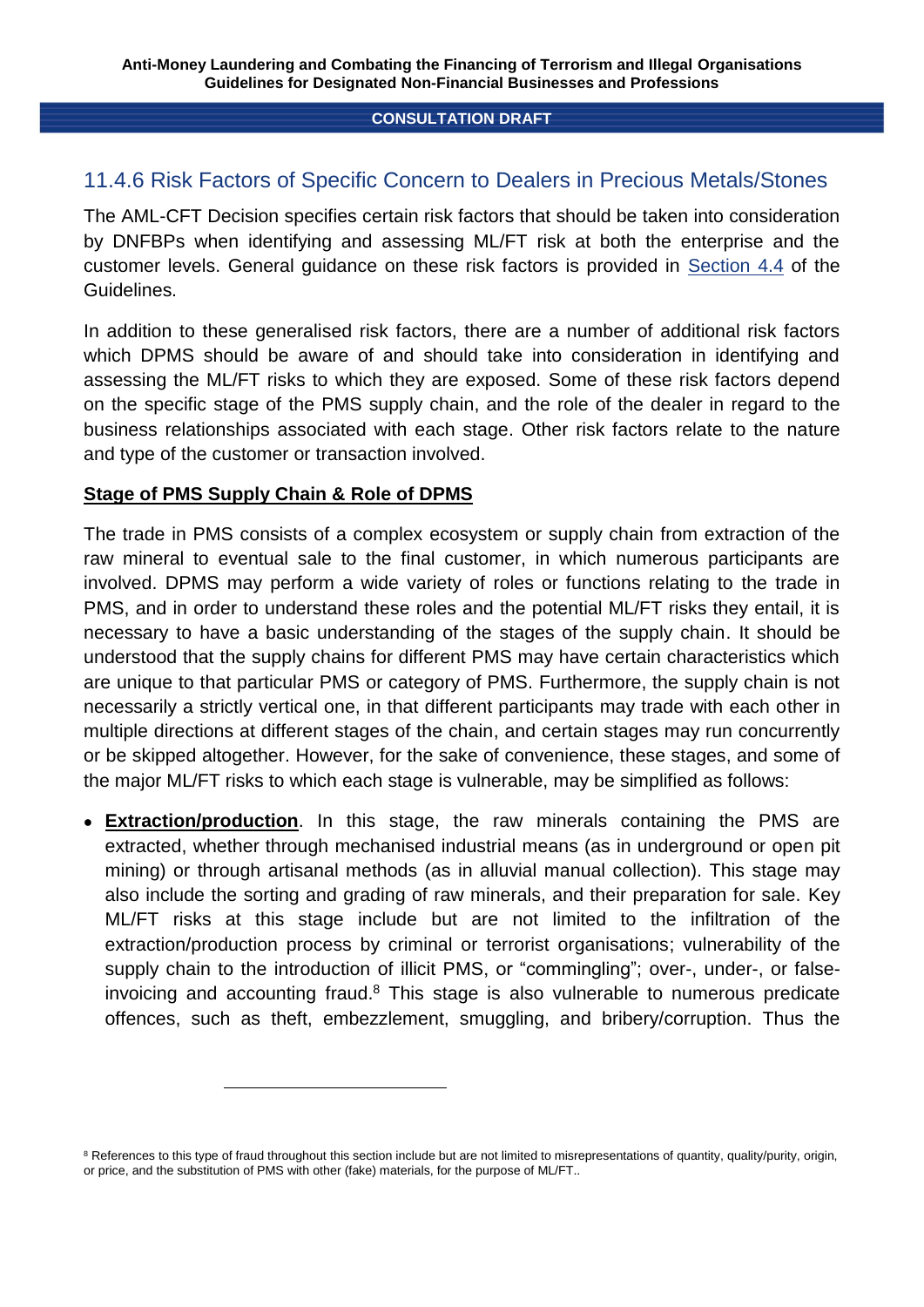extraction/production process may be used as a vehicle for both the creation of and the laundering of illicit proceeds.

 **Trading in raw minerals**. In this stage, raw ores or rough gemstones are obtained from the extraction source and traded by dealers. This stage of the supply chain may also involve the export and import of raw ores or rough gemstones. Moreover, the market for different types of raw PMS may have different characteristics and regulatory regimes. For example, the trade in rough diamonds is strongly impacted by the requirements of the Kimberley Process Certification Scheme  $(KPCS)^9$ , as well as the fact that a significant portion of the international trade is conducted through a group of regulated bourses.

DPMS may participate in this stage of the supply chain as traders of raw materials, either as importers, exporters, or as wholesalers or intermediaries in transactions between other physical or legal persons. Such transactions may take place on a direct party-tocounterparty basis, through tenders or auctions, or via electronic or internet exchanges.

This stage of the PMS supply chain can be one of the most vulnerable to ML/FT risks, in that the number and variety of participants (including street vendors and regional dealers) can be high, and raw minerals may pass through numerous traders' hands before moving on to the next stage of the supply chain. Moreover, in the case of some categories of PMS, operational, accounting, and fiscal controls can often be decentralised over multiple geographic regions and legal jurisdictions, making them vulnerable to exploitation by fraudsters, criminals, and terrorists. Key ML/FT risks include but are not limited to:

- ‒ Commingling or entry of conflict minerals into the supply chain, benefitting criminal or terrorist organisations (through falsification of Kimberley Process certifications, in the case of rough diamonds, or smuggling and illegal placing into the market of products from non-participating countries; and due to the absence of international controls equivalent to the KPCS in the case of other PMS);
- ‒ Infiltration of criminal or terrorist organisations among raw mineral traders;
- ‒ Prevalence of cash (or cash equivalent) transactions;
- ‒ Vulnerability to smuggling.

-

 **Beneficiation**. In this stage of the PMS supply chain, raw minerals are transferred to technically specialised intermediaries for purification and preparation for sale by various processes, such as refining/smelting in regard to precious metal ores, and cutting and polishing with respect to precious stones. This stage can also include the recycling of

<sup>9</sup> The Kimberley Process Certification Scheme (KPCS) is a United Nations sponsored international trade regime, aimed at preventing the entry into and circulation of so-called conflict diamonds in the international diamond market, through a certification system. The United Arab Emirates has been a participant in the KPCS since 2013.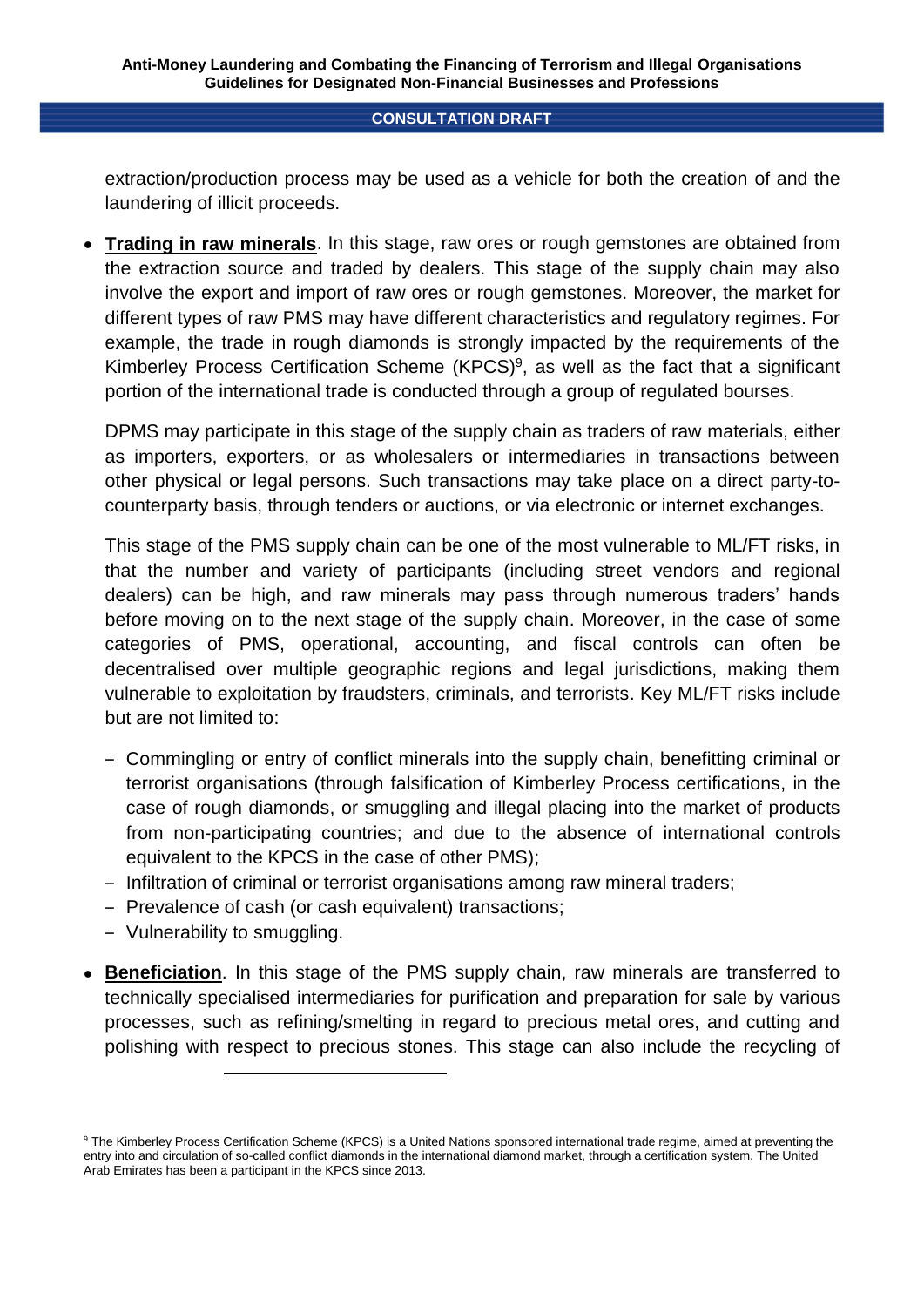existing PMS (e.g., the re-smelting of scrap precious metals, or the re-cutting and polishing of precious stones). DPMS may participate in this stage of the supply chain as technical specialists (refiners, cutters, polishers, etc.), or as wholesalers, agents, buyers or sellers trading with, or on behalf of, such specialists.

Key ML/FT risks at this stage include but are not limited to: the obscuring of traceability of PMS through the beneficiation process; trade-based ML; the prevalence of cash/cashequivalent transactions; and vulnerability to commingling.

- **Wholesale trade**. In this stage, processed PMS (either refined precious metals or cut and polished precious stones), as well as finished goods (i.e. jewellery) are traded on a wholesale basis for a variety of purposes, and through diverse channels, some of which may entail the physical exchange of goods and others of which may be virtual in nature (for example, through certificates or various derivative products). These purposes may include but are not limited to transactions involving:
	- ‒ Sales to manufacturers/fabricators (e.g. jewellers, factories) for use in various finished products or industrial processes;
	- ‒ Sales to/from other wholesaler dealers/intermediaries or retail merchants for inventory, stockpiling, or speculation/trading;
	- Sales related to FIs or commodity exchanges for trading or investment purposes.

DPMS may participate in this stage of the supply chain as wholesale traders or intermediaries, as well as agents/buyers/sellers on behalf of industrial and retail end users.

Key ML/FT risks at this stage include but are not limited to commingling, trade-based ML, and other known typologies and methods associated with placement, layering and integration.

 **Retail trade**. In this stage, beneficiated PMS or finished goods (in particular jewellery fabricated from PMS) are sold to, or acquired from, retail customers in the primary or secondary markets. DPMS involved in this stage are usually retail merchants involved in selling or buying direct to/from the public. This stage is particularly vulnerable to ML/FT risks connected with commingling, as well as to the classic ML/FT risks associated with placement, layering and integration, and to predicate offences such as fraud, theft and robbery or embezzlement, among others.

## **Stages of the Supply Chain and Roles of DPMS**<sup>10</sup>

1

<sup>10</sup> From *RBA Guidance for Dealers in Precious Metal and Stones*, FATF/OECD, June 2018, p. 22.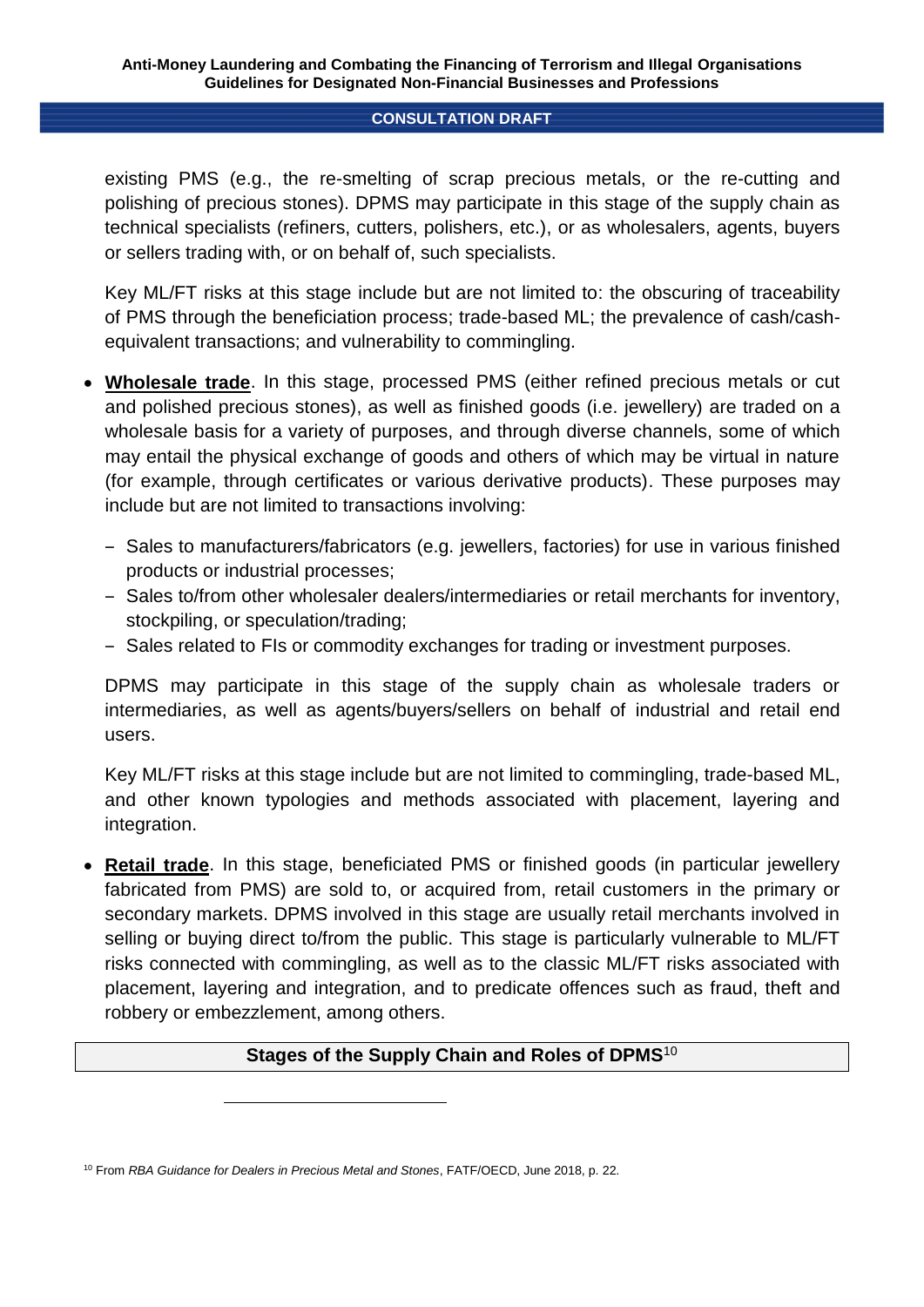There are many different stages and transactions and counterparties involved in the precious stones and precious metals businesses. As set forth above, miners range from international companies to individuals. Intermediaries may be well established local buyers from miners, or itinerant foreign buyers, or hawalas. Retail jewellers may buy articles of used jewellery, as may direct buyers and pawnshops. Each of these businesses may present a money laundering risk. Dealers may buy from or sell to other counterparties who also work in their precious metals or precious stones businesses, or sell to the public through retail sales (which may often be anonymous). Dealers will need to consider the risks associated with each stage at which they participate. A risk based approach should account for higher risk customers and counterparties at every stage.

Apart from the retail sector, trade in diamonds, jewels and precious metals is traditionally private, as a matter of commercial protection or security. Dealers have traditionally protected their counterparties, their materials, and their business practices from public knowledge, in the interest of protecting themselves from criminal activity, and from potential independent interaction by competitors with their customers and counterparties or suppliers. However, it is necessary for dealers themselves to know that they are dealing with legitimate counterparties.

In some sectors within precious metals and precious stones businesses, trust based on personal contact is an essential element of conducting business, and such trust and personal contact assist in lowering counterparty risk. In addition, each industry has trade resources, such as trade associations and directories, with which to establish some background and credit information and these should be consulted. Checks must be made upon any new counterparty that is unknown to a dealer, and particularly if also unknown within the dealer's industry. A counterparty, who proposes a transaction in diamonds, jewels or precious metals should have the knowledge, experience and capacity, financial and technical, to engage in that transaction.

## **Nature and Type of Counterparty/Customer, Product/Service or Transaction**

When required to apply AML/CFT measures, DPMS acting in any of the roles mentioned above should carefully consider factors such as customer risk, geographic risk, channel risk, and product, service and transaction risk (see Guidelines Sections 4.4.1, 4.4.2, 4.4.3 and 4.4.4). In particular, consideration should be given to such factors as:

 Counterparty/customer type, complexity and transparency (e.g. whether the counterparty or customer is a physical person, a legal person or a legal arrangement; if a legal person or arrangement, whether part of a larger, more complex group; and whether there is any association with a PEP)—particularly in relation to whether the party appears to be acting on their own or at the behest of a third party, and whether their knowledge and experience level in regard to the product or service and transaction type is appropriate;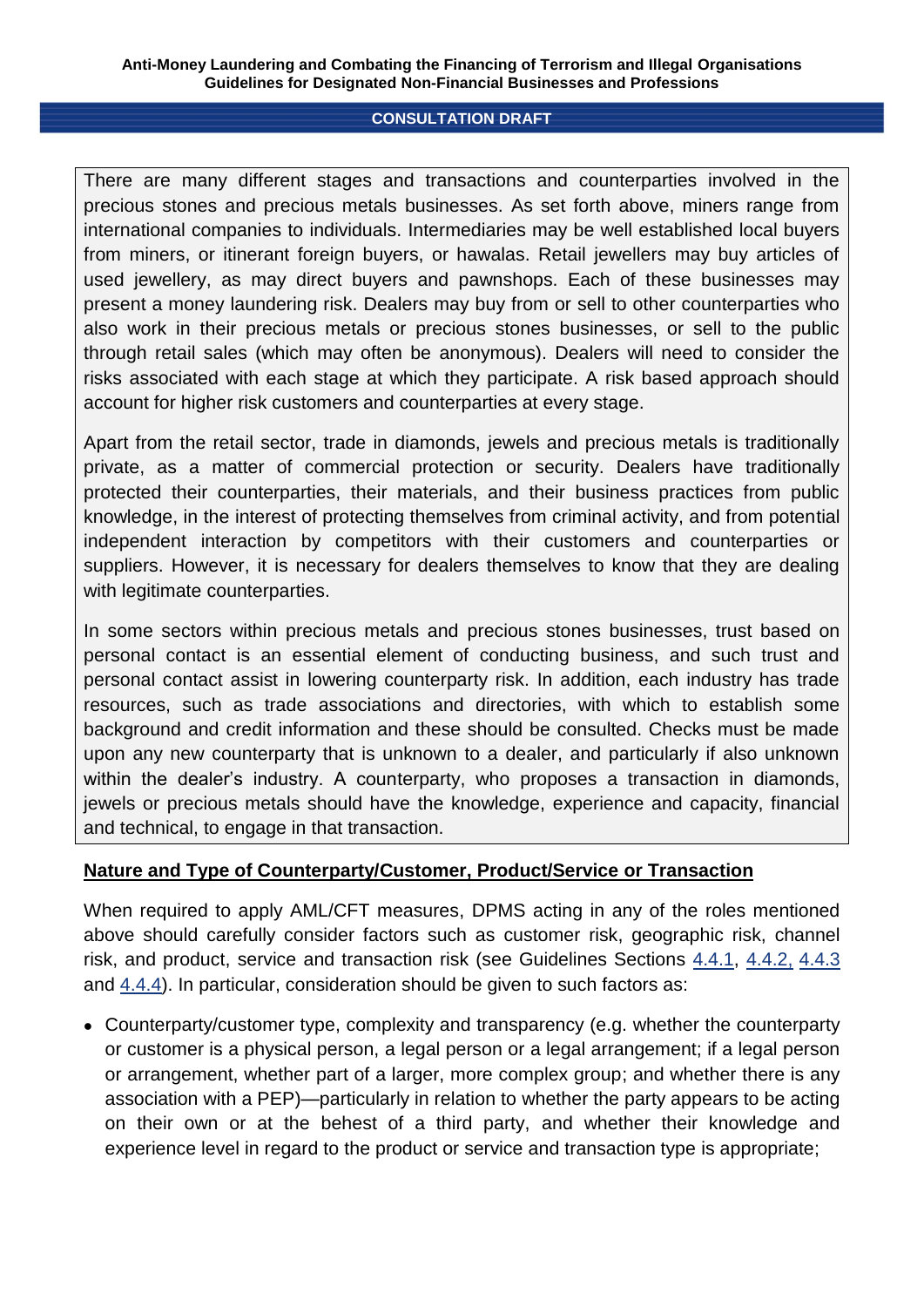- Country of origin of the PMS—particularly in relation to whether the country is a known production or trading hub for the type of PMS; has adequate regulations and controls (for example, is a participant in the KPCS for rough diamonds); is a High Risk Country (e.g. is subject to international financial sanctions, has a poor transparency or corruption index, or is a known location for the operation of criminal or terrorist organisations);
- Country of origin or residence status of the counterparty or customer (whether a UAE national or a foreign customer, and in the case of the latter, whether associated with a High Risk Country—see Guidelines Section 6.4.3)—particularly in relation to the locations where the transaction is conducted and the goods are delivered;
- Channel by which the counterparty/customer is introduced (e.g. referrals versus walk-in, international versus domestic, in-person or via the internet or other media) and communicates (e.g. remote or personal contact, direct or indirect through a proxy);
- Type, nature and characteristics of the products and/or services, including but not limited to: quantity, quality/level of purity, price/value, form (whether physical or virtual, raw/rough or processed/finished, etc.), rarity, portability, potential for anonymity;
- Type, size, complexity, cost and transparency of both the transaction (including whether the physical or virtual exchange of merchandise is involved) and the means of payment or financing—particularly in relation to whether they appear to be consistent with the counterparty or customer's socio-economic profile (see Guidelines Section 4.4.3, among others), local market practices, and the degree of expertise required;
- Novelty or unusual nature of the transaction or financial arrangements (including, for example, requirements to expedite the transaction beyond what is customary, unusual delivery requirements, or unusual requests for secrecy), particularly compared with what is normal practice in the local market (see Guidelines Sections 4.4.5 and 4.5.4).

## **Geographic risk**<sup>11</sup>

Mining can be vulnerable to terrorist financing if it occurs in remote locations with minimal governmental presence or infrastructure. In some areas, for example, gold mining can be dominated by armed non-governmental groups. Mining for jewels is also geographically widespread, and sometimes occurs in areas of significant turmoil. Unlike diamond mining, mining for jewels is largely small and informal, carried on by local prospectors and owners in alluvial sources, very few of which, if any, are publicly traded companies. Some mines

1

<sup>11</sup> From *RBA Guidance for Dealers in Precious Metal and Stones*, op. cit., p. 21.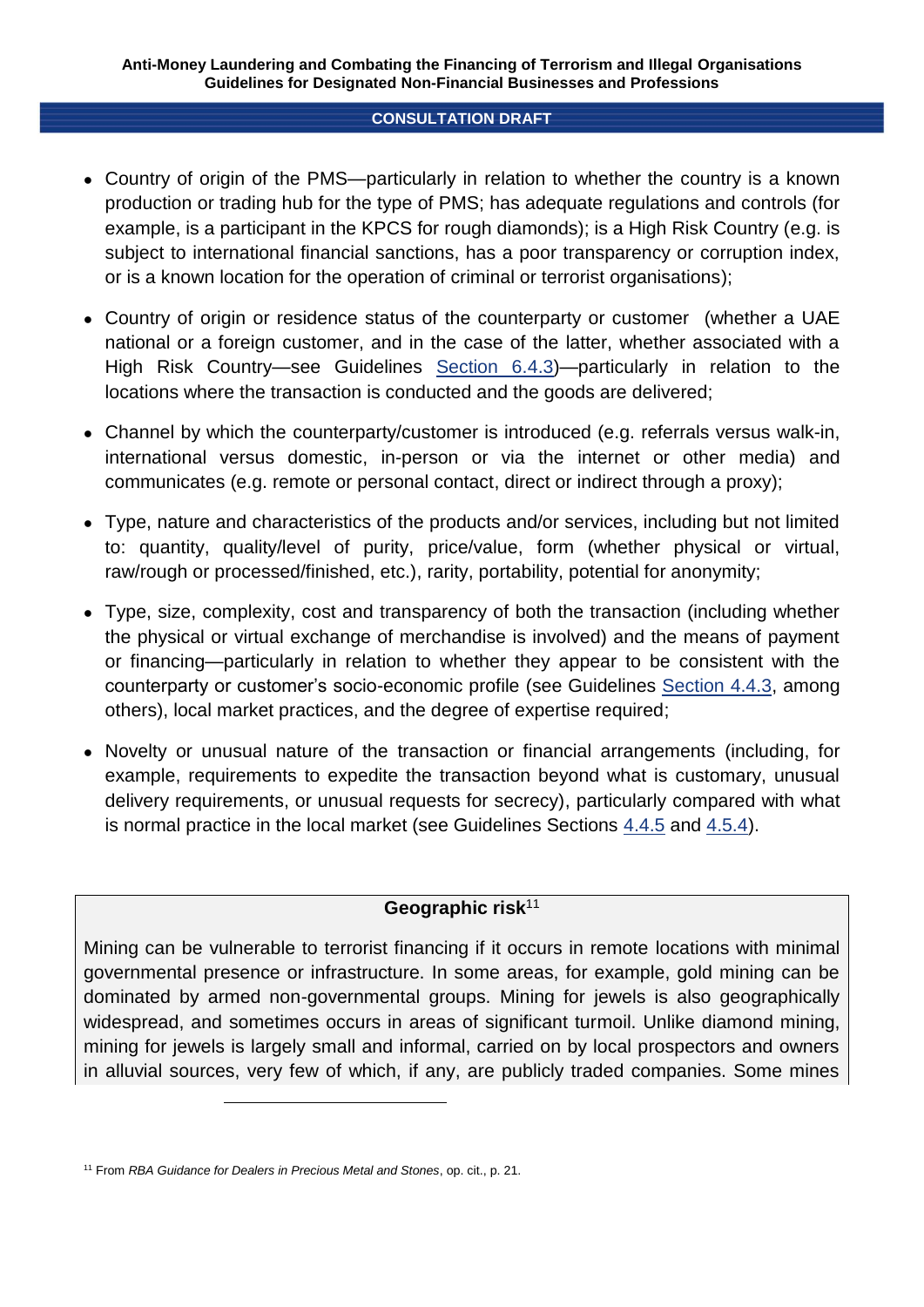are government owned, and mines often have licenses issued by government agencies involved with natural resources, but even such mines are often remote from strong governmental oversight, and often in areas of substantial conflict and crime, including terrorism. Buyers travel to the mines or to nearby communities and buy jewels, sometimes in a manner controlled by government, sometimes either directly from miners or from local intermediaries. Because many of these areas do not have reliable financial systems, payments are often in cash and informal, or are made through third party accounts, increasing risk.

Thus, a customer who is a UAE national seeking, in person, to purchase a modestly priced diamond engagement ring may have a very different ML/FT risk profile from that of a foreign national seeking, via remote communication (such as telephone or email), to purchase gold bullion using bearer negotiable gold certificates, or loose polished diamonds for delivery to a location in a third country. The types of risk profiles identified and assessed, and the resultant risk ratings applied to the customers (see Guidelines Section 4.5.1), should be used in determining the efficient allocation of AML/CFT resources, as well as the appropriate application of reasonable and proportionate risk-mitigation measures, including customer due-diligence measures (discussed below).

In assessing ML/FT risk and assigning risk ratings to their customers, DPMS may utilise a variety of methods, depending on the nature and size of their businesses. These may include more sophisticated models, such as the application of risk weightings to the various risk factors identified, and the calculation of an overall risk score for each customer; or simpler methods such as the development of indicative customer ML/FT risk profiles based on their business models, standard market practices, and target customer segments, against which customers may be filtered and risk-rated. Whatever methods they choose, DPMS should clearly document them (including the rationale for their use), and apply them consistently across their business activities.

# 11.4.7 Customer Due Diligence (CDD) Guidance for Dealers in Precious Metals and Precious Stones

Together with the accurate identification and assessment of ML/FT risks and the ongoing monitoring of customer relationships and transactions, the implementation of reasonable and proportionate customer due-diligence measures is one of the key components of an effective risk-based AML/CFT programme. The *Anti-Money Laundering and Combating the Financing of Terrorism and Illegal Organisations Guidelines for Designated Non-Financial Businesses and Professions*, of which this supplemental guidance is a part, discusses customer due diligence (including enhanced and simplified customer due diligence measures) in detail, and DNFBPs should study the related sections of the Guidelines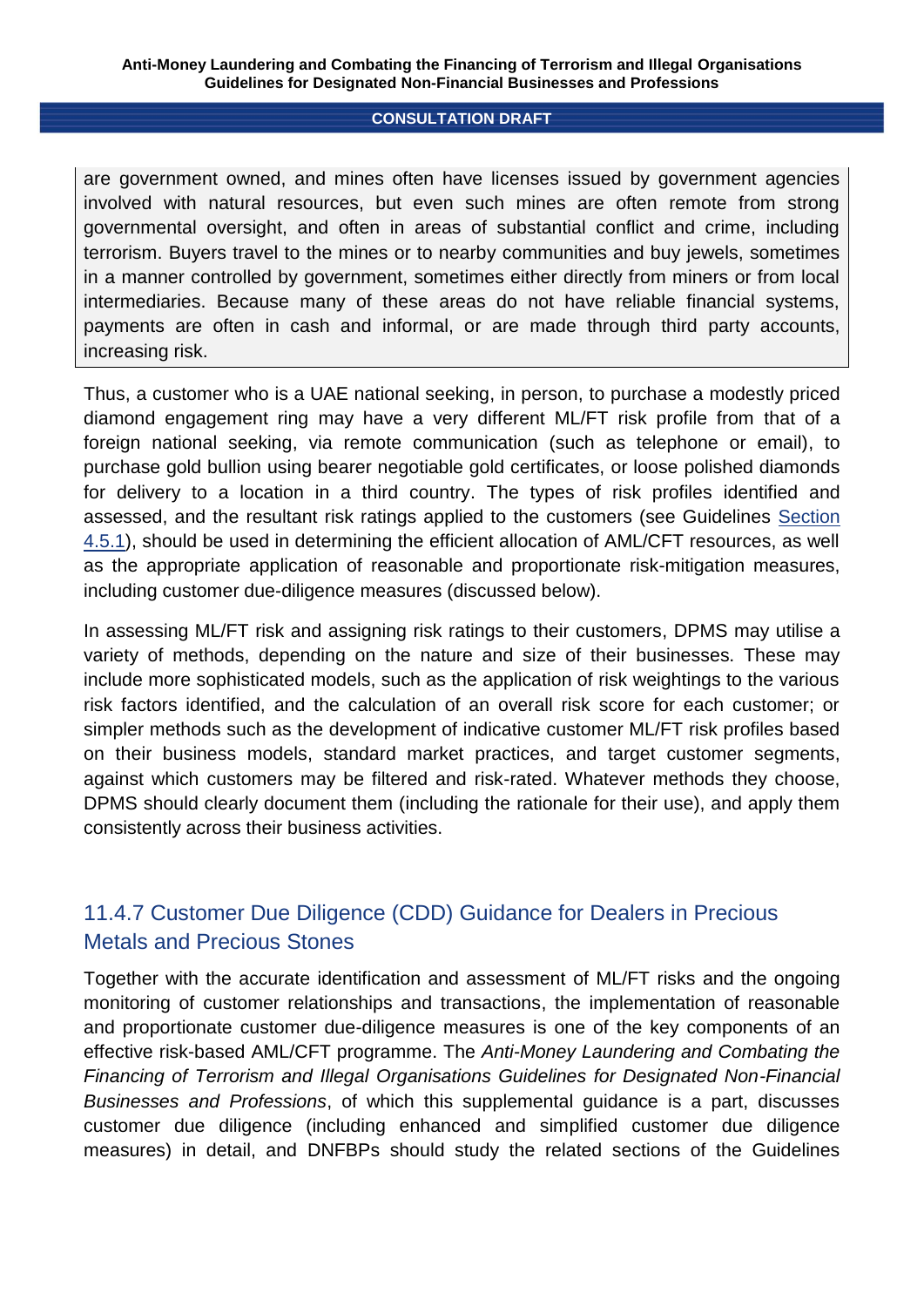carefully. Nevertheless, there are some additional points that are of particular relevance to DPMS.

First, irrespective of the size of the transaction or the method of payment, DPMS should ensure that they have in place a process for screening existing and prospective business relationships and customers against Sanctions Lists (see Guidelines Section 10, International Financial Sanctions), and for performing background checks on them to identify any potentially adverse information (including associations with PEPs, or financial or other crimes) about them. In this regard, DPMS should become familiar with the various tools available for these purposes, including but not limited to: publicly accessible government and intergovernmental Sanctions Lists; commercially available or subscriptionbased customer intelligence databases and due-diligence investigation services; and the use of internet search techniques.

Second, a characteristic technique used in a variety of ML/FT typologies is the attempt to conceal beneficial ownership through the use of third-party intermediaries, proxies, or legal structures or arrangements, which can help to create distance between the source of the illicit funds and the transaction or activity in question. Such third-party intermediaries may include family members, friends, business associates, other legal representatives, or other third persons. In this regard, when carrying out covered transactions, DPMS should be particularly attentive to establishing and verifying the identity of the true beneficial owner and, considering the risk involved, corroborating the legitimacy of their source of funds through reliable independent sources, wherever ongoing business relationships are concerned, or when high risk situations are identified involving occasional or one-off customer transactions.

Typically, the starting point in determining beneficial ownership of a legal entity or legal arrangement is to ask pertinent questions and to obtain information directly from the business relationship or customer. The information thus obtained should be analysed for reasonableness and consistency, and should be appropriately confirmed or corroborated with reference to reliable independent sources whenever possible, using a risk-based approach (for example, when higher risk situations are identified). This verification process may raise additional questions that require further scrutiny by the DPMS and clarifying explanations from the business relationship or customer, with the goal of ensuring reasonable satisfaction that the DPMS knows the identity of the true beneficial owners and believes their source of funds to be legitimate.

Generally speaking, in the context of this corroboration process, reliable independent sources may include (but are not limited to) such things as bank references or bank account information provided by financial institutions or commercial credit reporting agencies/services; the use of public registries and/or tax information, such as commercial registries or federal/national tax identification numbers to verify the ownership of legal entities. When required to conduct customer due diligence, DPMS should be alert to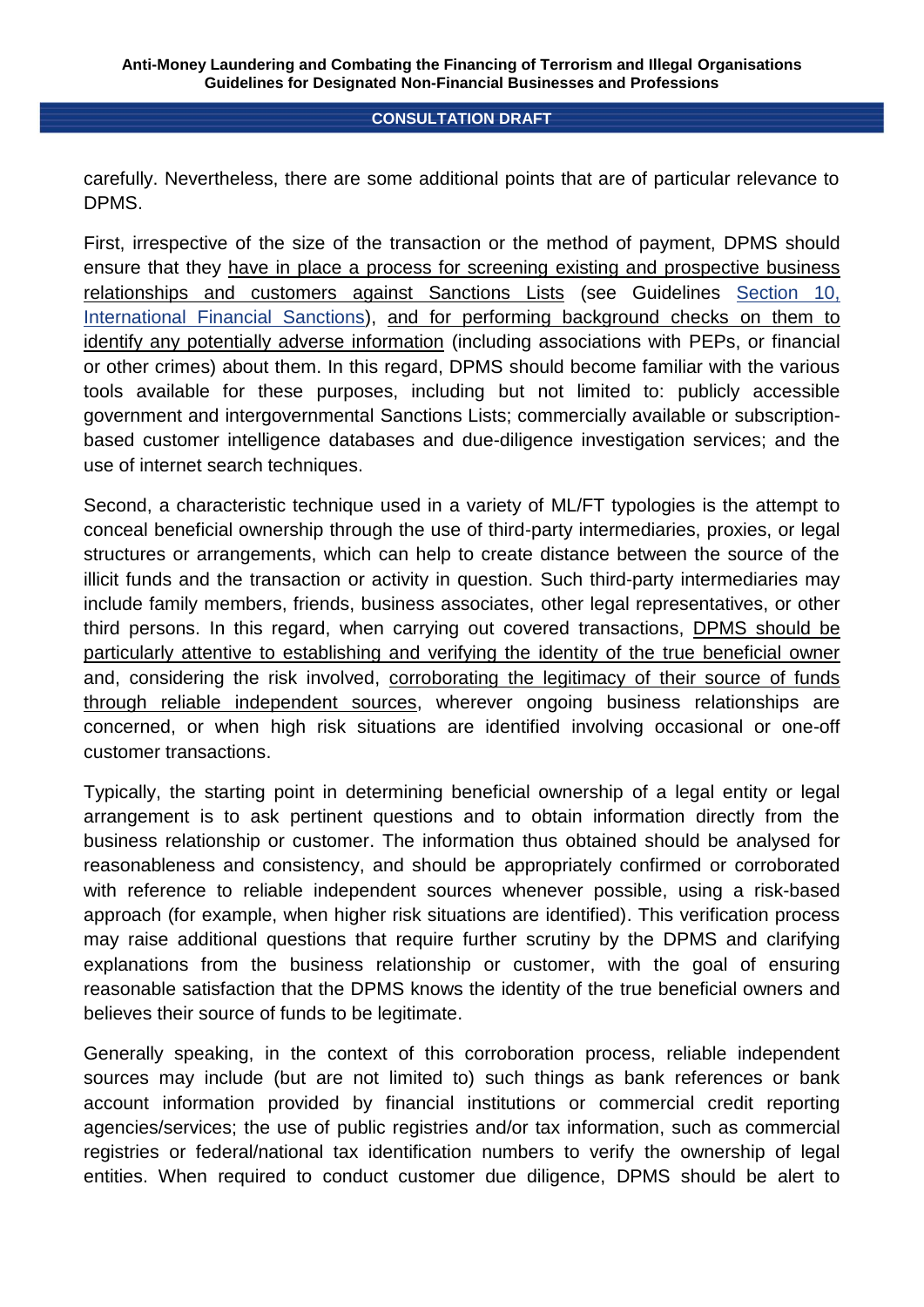situations in which existing or prospective business partners or customers appear unable or unwilling to divulge relevant ownership information or to grant any required permissions to third parties to divulge such information about them for corroboration or verification purposes.

They should also be alert to customer due-diligence factors such as:

- Compatibility of the customer's profile (including their economic or financial resources, and their personal or professional circumstances) with the specifics (including nature, size, frequency) of the transaction or activities involved;
- Utilisation of complex or opaque legal structures or arrangements (such as trusts, foundations, personal investment companies, investment funds, or offshore companies), which may tend to conceal the identity of the true beneficial owner or source of funds;
- Possible association with politically exposed persons (PEPs), especially in regard to foreign customers.

# 11.4.8 Ongoing Monitoring

Under some circumstances (for example, in the case of ongoing business relationships with suppliers or customers), DPMS may be in a position to monitor the status and activity of the business relationship over time. However, in other situations (such as those involving occasional or one-off customer transactions, or retail sales), it may not always be possible for DPMS to perform detailed ongoing monitoring of the entirety of their business partners' or customers' activity. Nevertheless, it is important that DPMS take reasonable steps to protect themselves from misuse by criminals and terrorists. Particularly in circumstances in which high-risk customers have been identified, DPMS should make reasonable efforts to monitor activity related to the transactions, services, or customer activities with which they are involved. Some example of ways in which they may do so include, but are not limited to:

- In cases of covered transactions (see Sections 11.4.4 and 11.4.5 above): Maintaining careful records of the certificate numbers and/or identifying characteristics (including weight, purity/quality, colour, shape, cut, inclusions or other markings, and other relevant factors) of the PMS involved;
- In cases of warehousing or safekeeping of PMS on behalf of business partners or customers: Maintaining careful records (see above point) and monitoring the status of the merchandise throughout the course of the transaction or account life cycle, in order to detect any unusual changes or substitutions;
- In cases of performing contracted services (such as refining, cutting or polishing, or selling on consignment or memorandum): When collecting fees for their services, ensuring that the funds received come from known sources on which they have performed CDD, and not from third-parties, foreign accounts, or other unknown sources;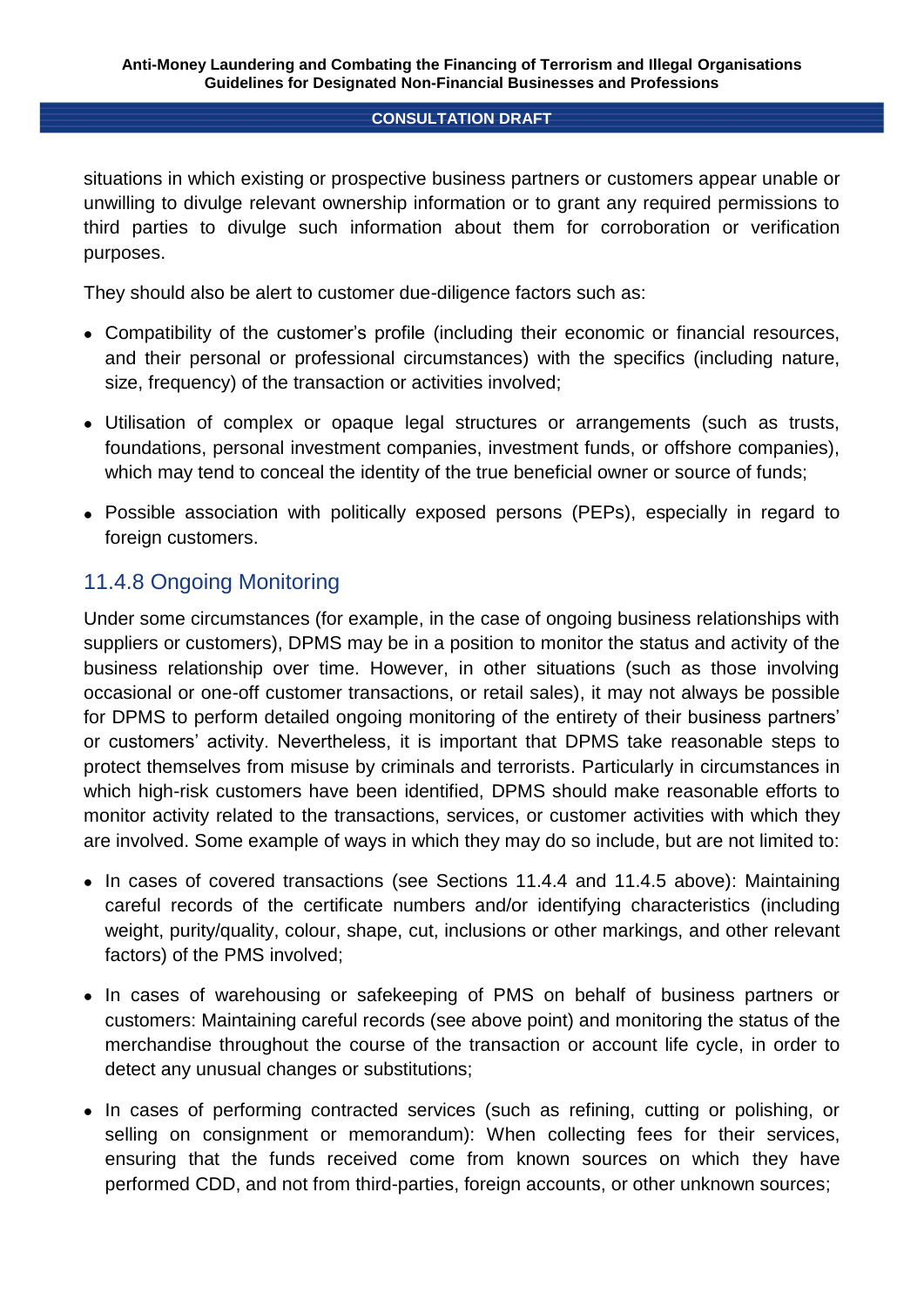• In general: Ensuring whenever possible that the methods of payment and/or the financial instruments used are consistent with the customer's profile, and are not methods which could disguise the origin of the funds (such as cash, cashier's cheques, traveller's cheques, postal money orders, prepaid cards, third-party endorsed cheques, cryptocurrencies, IOUs, promissory notes or other difficult-to-trace payment methods); and when it is necessary to accept such forms of payment (especially cash), recording as much information as possible, such as the denomination and serial numbers of the banknotes.

## 11.4.9 ML/FT Typologies

-

As mentioned in the Guidelines (see Section 4.3 ML/FT Typologies), the methods used by criminals for money laundering, the financing of terrorism, and the financing of illegal organisations are continually evolving and becoming more sophisticated. Moreover, the variety of transaction and activity types involving DPMS can be very wide. It is therefore impossible to provide an exhaustive list of ML/FT typologies for DPMS, as new typologies and techniques are constantly being developed and attempted.

Nevertheless, research on the subject and analysis of case studies from around the world have identified some common methods used by criminals for the purposes of ML/FT involving DPMS. These methods broadly align with the classical stages of the ML/FT process (i.e. placement, layering, and integration; see Guidelines Section 4.2, The Standard ML Model and Generic ML/FT Risks); however, they can also involve PMS as a vehicle for committing a predicate offence, or as the direct proceeds of crime.

DPMS should recognise that, often, multiple ML/FT typologies and techniques are used in a single transaction or in a series of related transactions. They should therefore be alert to indicators of potentially suspicious transactions from all categories. Furthermore, they should be sure to incorporate the regular review of ML/FT trends and typologies into their employment screening and compliance training programmes (see Guidelines Section 8.2, Staff Screening and Training), as well as into their risk identification and assessment procedures.

The following have been identified as being amongst the common typologies used for exploiting DPMS for the purpose of ML/FT, according to the Financial Action Task Force (FATF): 12

 Use of PMS as an alternative to currency. Due to their specific characteristics, PMS (and diamonds and gold, in particular) can be an attractive means to store value. This status

<sup>12</sup> See, for example, *Money Laundering and Terrorist Financing through Trade in Diamonds,* op. cit.*; Money Laundering and Terrorist Financing Risks and Vulnerabilities Associated with Gold,* op. cit.*; and Professional Money Laundering,* op. cit*.*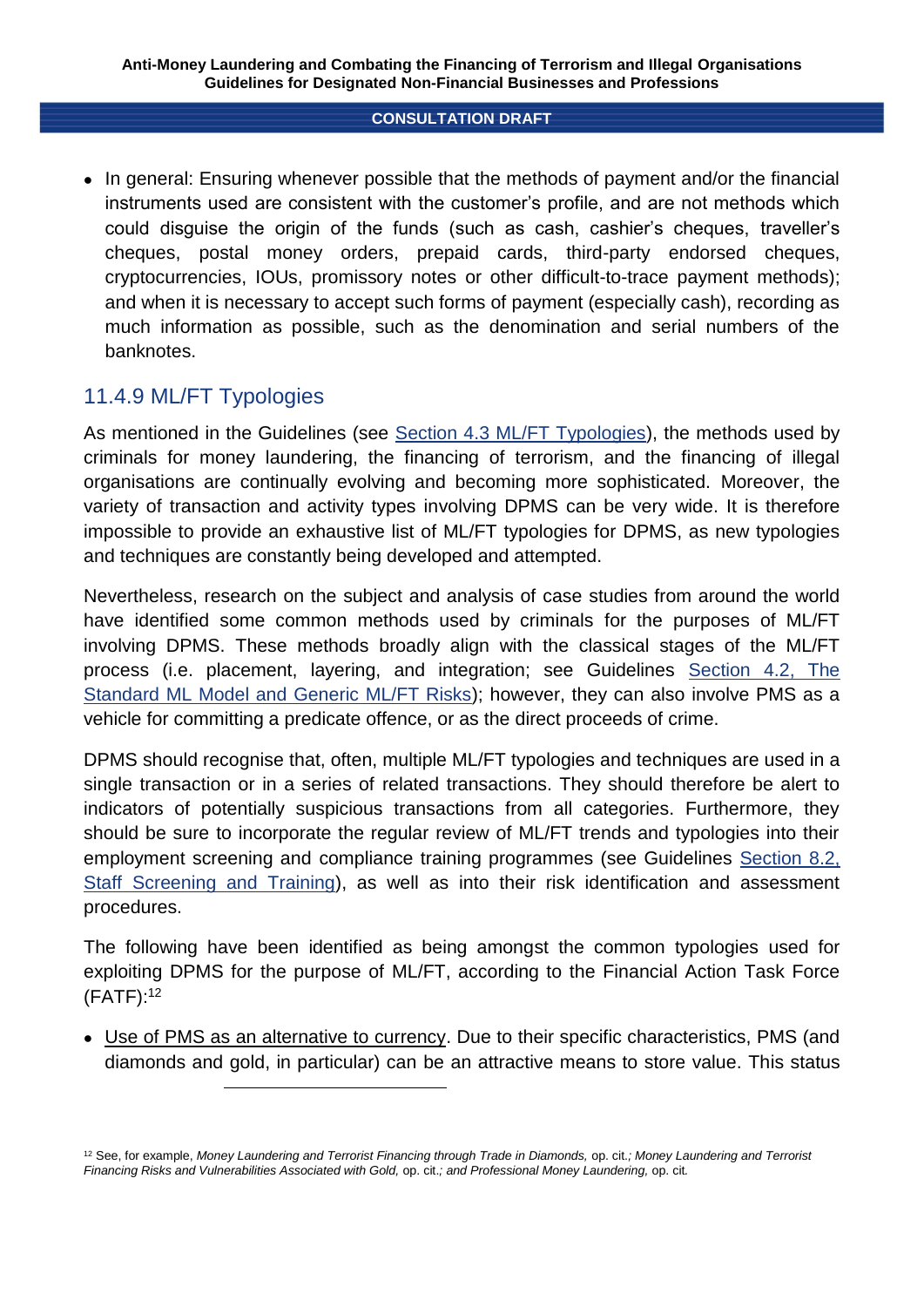can lend itself to utilisation of PMS by criminals as an alternative form of payment for illicit goods and services, which can be smuggled relatively easily and later converted to cash or other traditional and non-traditional forms of value or value transfer, bypassing the formal financial sector and its associated controls. Analysis of case studies has shown a correlation between the use of diamonds and gold as currency and drug trafficking; however, it has also been reported in cases related to other categories of crime, such as illegal arms dealing, human trafficking, environmental crimes, and others.<sup>13</sup>

- PMS as stored value instruments/means to realise the proceeds of crime. PMS (and diamonds and gold, in particular) are an international commodity, easily traded, transferrable across borders, and able to retain (or even appreciate in) value over relatively long periods of time. These characteristics, along with their relative anonymity, and even their ability to be insured, warehoused, and changed into different physical forms, make them well-suited to serve as a means of longer-term value storage and ML.
- Laundering illegal PMS and/or the use of PMS to launder the proceeds of crime. As noted earlier (see Section 11.4.6), the PMS supply chain is complex and can involve multiple participants in each stage, with varying levels of control and numerous vulnerabilities to ML/FT and associated predicate offences. Criminals may utilise a variety of techniques to realise value from illegal PMS, or to conceal, disguise, and/or transfer the proceeds of crime by utilising financial flows associated with the trade in PMS, at different stages of the supply chain. Such techniques may include but are not limited to: theft or embezzlement; smuggling; commingling of illicit and legal materials; forgery or fraudulent certification; transfer pricing; misrepresentation of quantity, quality, or type of PMS; and many others. These techniques are often used when laundering the proceeds of crime through wholesale or retail DPMS.
- Trade-based ML. Due to the global nature of the trade in PMS, criminals may exploit opportunities to utilise this typology through PMS-related transactions and related financial flows. Some of the techniques employed include but are not limited to: overinvoicing, under-invoicing, or fraudulent invoicing, customs/VAT fraud, forgery and falsification of documentation, virtual trading, and others. These techniques are often associated with the use of major trading hubs for PMS, including free trade zones.<sup>14</sup>
- Physical smuggling of PMS. Due to their high value-to-weight ratio, and other characteristics of PMS that make them difficult to detect or trace, they can be smuggled

<sup>&</sup>lt;sup>13</sup> See, for example, *Strengthening the Security and Integrity of the Precious Metals Supply Chain*, United Nations Interregional Crime and Justice Research Institute (UNICRI), May 2016.

<sup>&</sup>lt;sup>14</sup> See, for example, Money Laundering and Terrorist Financing through Trade in Diamonds, op. cit., and Money Laundering *Vulnerabilities of Free Trade Zones*, FATF/OECD, March 2010.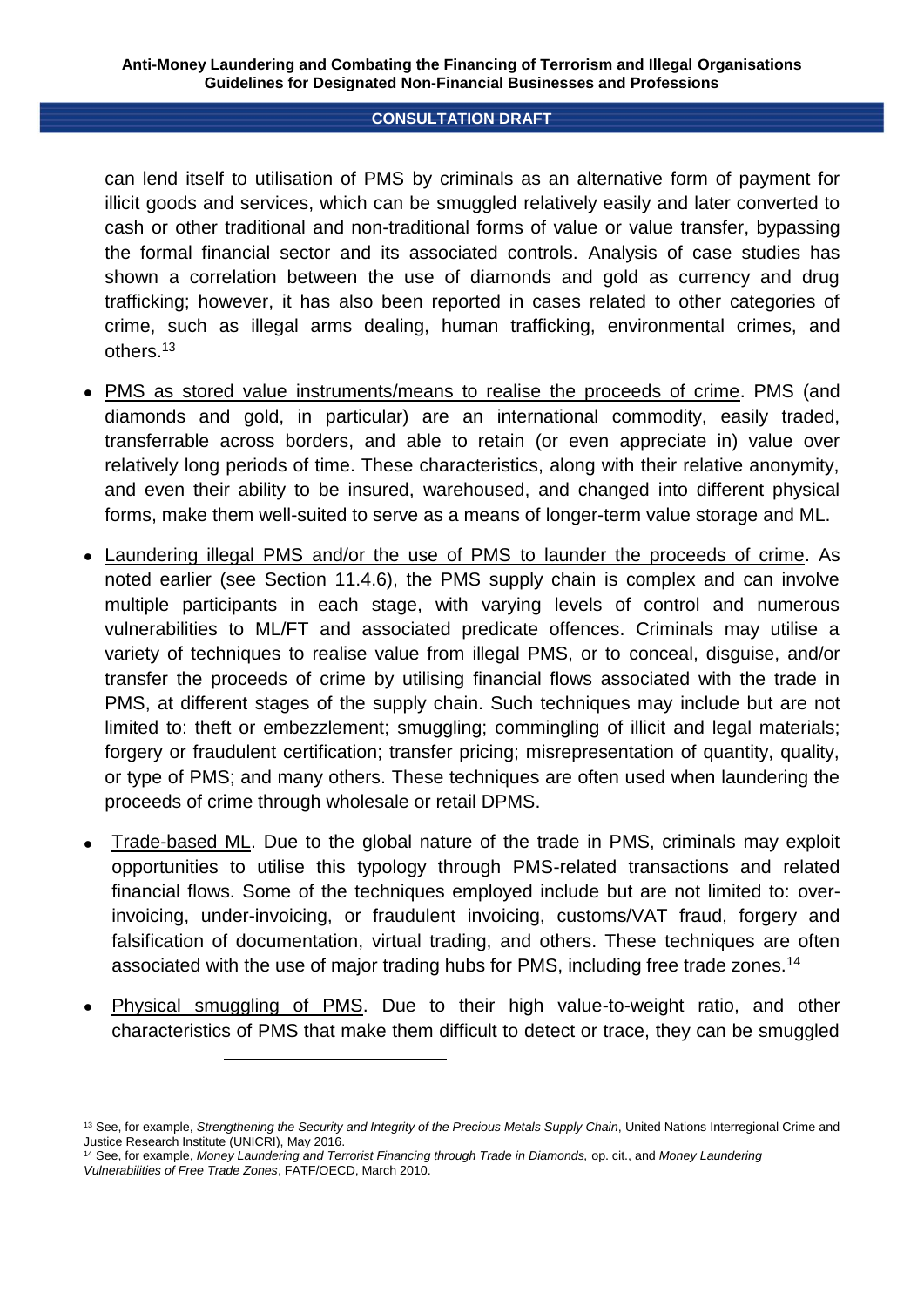fairly easily. This is often done in conjunction with the other ML/FT methods referred to above, and may involve a number of different techniques, including the disguising of certain types of PMS as common low-value objects.

## 11.4.10 Examples of ML/FT Cases

## **Example 1**: **Financing drug trafficking with diamonds and ML through retail level<sup>15</sup>**

This case involved an organised criminal group that distributed drugs and controlled several low level (street-level) drug dealers in Canada. The higher placed distributor would distribute drugs to the street-level dealer and receive diamonds, gemstones and jewellery as payment, as well as cash. Likewise, the street-level drug dealer traded drugs for diamond jewellery and then traded up to the higher-placed drug dealer for more drugs and debt payments. The higher-placed drug distributor would then sell the diamonds and jewellery at small incremental amounts (CAD 3,000-CAD 8,000) to the jewellery market (retail jewellers) and in return would receive payment by way of cheque. The drug distributor also received high-end jewellery (watches) instead of payment for the illicit jewellery.

## **Example 2: ML involving jewellery as payment for drugs and as a means to store value<sup>16</sup>**

This case involved a drug dealer/producer who sold drugs and traded drugs for collectively over USD1 million in stolen and purchased jewellery. The drug dealer who had strong industry, commodity, and market knowledge sold the least valuable jewellery as scrap to jewellers and bullion dealers. Jewellery that had some aesthetic or residual market value above the component parts was sold as estate jewellery to jewellers. In return, the drug dealer received cash, gold and silver bars and coins, and diamond jewellery. The drug dealer used some of the proceeds of crime from the sale of drugs and sale of jewellery obtained in trade for drugs to purchase specific diamond jewellery and gemstones items as a mean to store wealth. The drug dealer used appraisals to value the jewellery that was stored as wealth and to help negotiate fair prices for the resale of the jewellery in the market.

## **Example 3: Trading in gold to legitimise the proceeds of drug trafficking<sup>17</sup>**

<sup>&</sup>lt;sup>15</sup> Money Laundering and Terrorist Financing through Trade in Diamonds, op. cit., p. 87.

<sup>16</sup> Ibid., p. 90.

<sup>&</sup>lt;sup>17</sup> Money Laundering and Terrorist Financing Risks and Vulnerabilities Associated with Gold, op. cit., p. 8.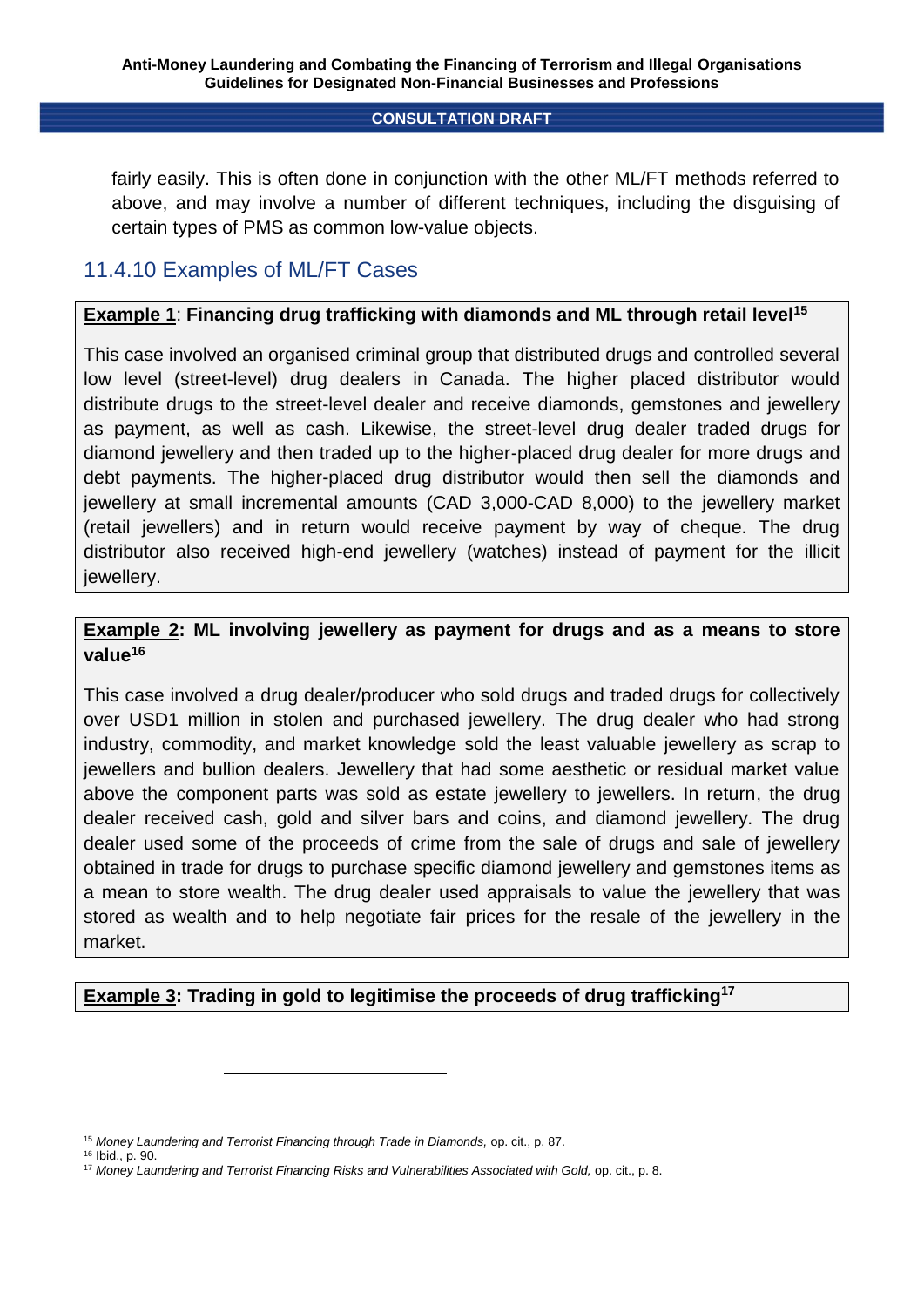The United States Homeland Security Investigations (HSI) uncovered a scheme where illicit proceeds from a drug trafficking organisation were being used to purchase gold. A criminal organisation in the US was buying gold from various precious metals retailers using illicit proceeds from narcotics sales. The gold was then sold to a precious metals broker who then sold it to other businesses. The proceeds of the sale were then wired to a third party out of the US with links to the drug trafficking organization, thus completing the money laundering cycle.

## **Example 4: Use of gold as an alternative currency to pay drug syndicate members and to launder the proceeds of crime**<sup>18</sup>

An investigation into a well-organised and resourced drug syndicate in Australia identified a former bank manager as the head of the operation. Allegedly, the suspect was involved in financing and facilitating the multi-million dollar cannabis and amphetamines production operation and was linked with several well-known criminals.

The head of the operation was suspected of laundering the proceeds from the drug syndicates through the purchase and sale of gold, the purchase of cattle and through gambling. Authorities believe the suspect used cash to purchase gold from prospectors at a reduced price and then sold the gold to unrelated businesses and declared it as legitimate revenue. Police located a large quantity of gold nuggets and AUD 161,000 cash hidden by the syndicate.

Those involved in the operation were paid well, and some received bonus payments in drugs and gold. One worker was paid a total of AUD 250,000 in cash, drugs and gold in the four seasons he was involved in the operation. Syndicate chiefs were paid more than AUD 300,000 each harvest, as well as being paid in gold bullion.

Commonwealth proceeds of crime action was taken against the offenders and resulted in the restraint of over AUD 4 million worth of assets, including rural properties, cattle, machinery, AUD 220,000 cash and a large quantity of gold. The law enforcement operation led to the arrest of number of syndicate members, who were subsequently charged and jailed for lengthy periods of time.

## **Example 5: Use of diamonds/precious stones by criminals as an alternate currency**<sup>19</sup>

<sup>18</sup> Ibid., p. 10.

<sup>&</sup>lt;sup>19</sup> Money Laundering and Terrorist Financing through Trade in Diamonds, op. cit., p. 87.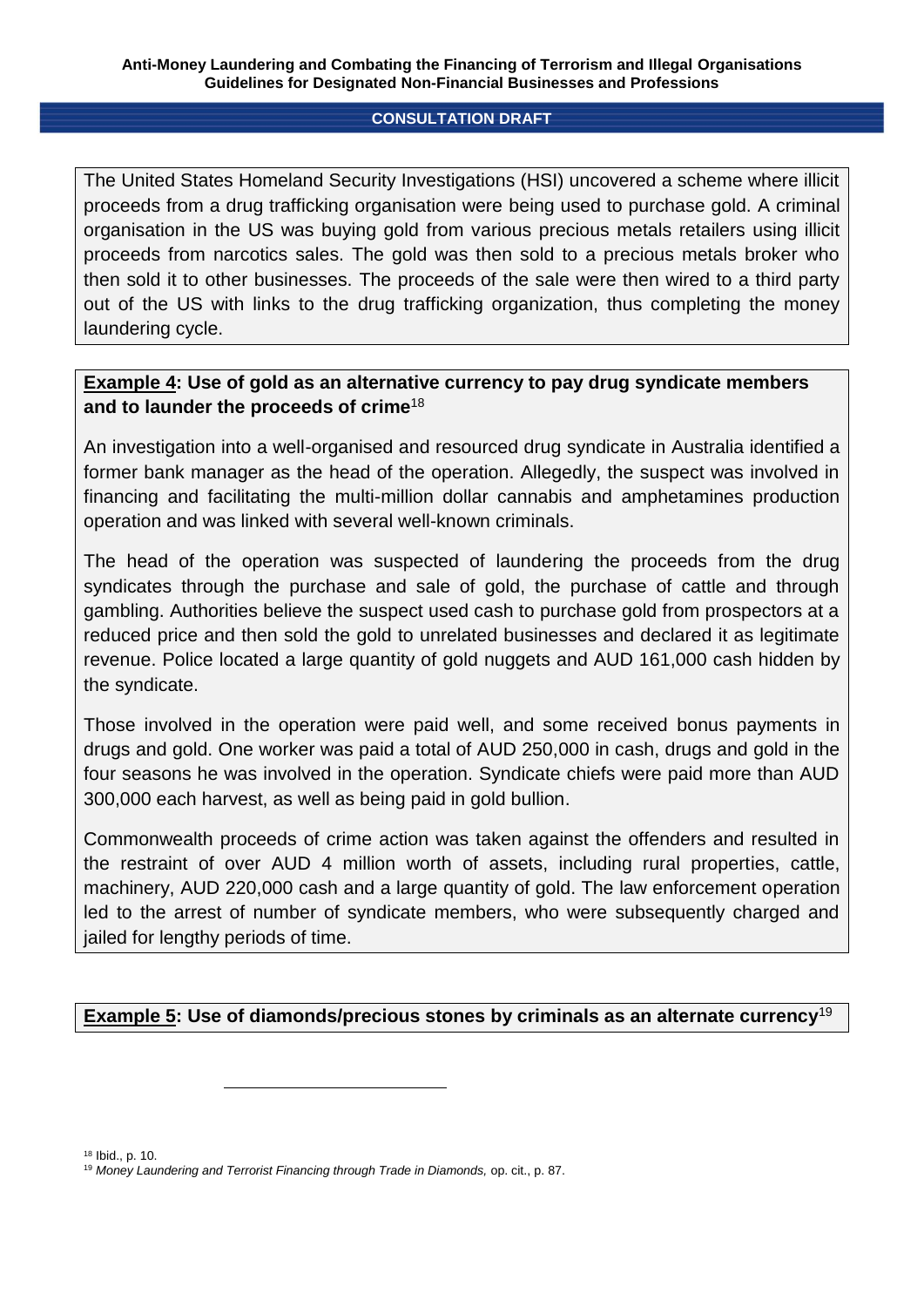A drug courier/trafficker was found carrying CAD 40,000 worth of drug money. The courier's cash bag also contained a quantity of diamond jewellery and loose sapphire gemstones that collectively were valued at CAD 60,000. The jewellery had been appraised by a third party. The appraisal value listed the jewellery for its cash value, if sold at just below the wholesale price, demonstrating that the diamonds and gemstones were being used between criminals as an alternate currency.

## **Example 6: Wholesale gold trade used as cover for ML operation**<sup>20</sup>

A wholesaler in precious metals (Wholesaler A) was known to the police to engage in money laundering. Wholesaler A held various bank accounts in Belgium, analysis of which showed that he mostly paid suppliers of precious metals in cash. Over the period of one year, a total amount in excess of EUR 800 million was withdrawn in cash. The account mainly received payments from a Belgian bank for purchases of bullion gold.

Wholesaler A's customers were mainly shops selling gold in Antwerp, private individuals, and intermediaries that were all recorded as "private individuals" in the company's accounts. Wholesaler A did not ask its customers for any identification, nor did he inquire into the origin of the gold. Enquiries established that much of this gold was said to have come from the black market (jewellery theft), as well as from criminal organisations linked to prostitution and drugs.

Wholesaler A paid for the gold in cash, and larger quantities of gold were split up so the price would never be more than the EUR 15,000 AML/CFT reporting threshold. One of Wholesaler A's suppliers, Company/Trader B also paid its gold suppliers in cash. In its financial records, Company/Trader B recorded the supplying companies as private individuals, without any form of identification. Company/Trader B was suspected to be a cover for the owners' illegal activities, i.e. laundering proceeds of crime by exchanging money. Other suppliers of Wholesaler A were also known to the police, leading to the suspicion that Wholesaler A was acting as a platform to launder criminal proceeds by providing anonymity and cash payments.

## **Example 7: ML through the gold trade by a narcotics cartel**<sup>21</sup>

Thirty-one defendants face federal money laundering charges for their roles in a conspiracy that allegedly laundered more than USD 100 million in drug proceeds for the Mexico-based Sinaloa Cartel by purchasing gold, reselling it to companies in Florida and California, then

<sup>20</sup> Ibid., p.9 (as adapted).

<sup>21</sup> Adapted from *Strengthening the Security and Integrity of the Precious Metals Supply Chain*, op. cit., pp. 44-45.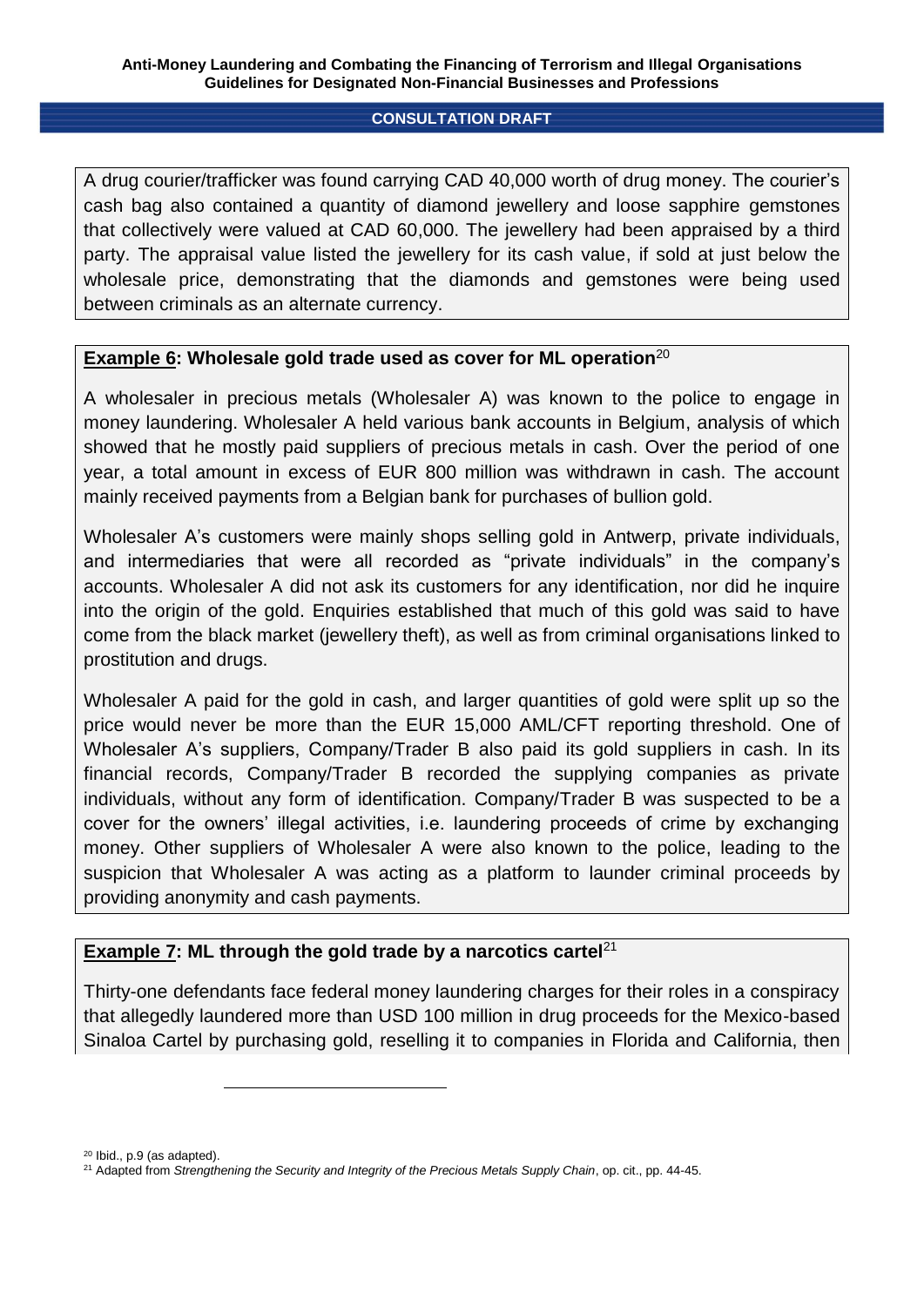transmitting the money from the United States to Mexico. Members of the organisation were routinely directed to the United States to collect narcotics proceeds, to use the money to purchase scrap and fine gold from local businesses, and to ship that gold to refineries based in Florida and California. The refineries in turn transmitted the cash value of the gold to co-conspirators in Mexico.

## **Example 8: Laundering the proceeds of narcotics trafficking through a jeweller**<sup>22</sup>

A New York diamond merchant, Mr A, was arrested in 2006 and accused of being part of a conspiracy to launder about USD 270 million in drug profits. He was among 40 people indicted in the scheme orchestrated by an organised crime group, which ran drugs out of Detroit beginning in the 1990s. Mr A facilitated the purchase of jewellery utilising the drug proceeds of the other defendants in order to conceal the true nature, source and ownership of the funds involved in these transactions. After receiving payments in cash, money orders and cashier's cheques, amounting to hundreds of thousands of dollars for each payment, Mr A would fail to report these cash payments to the IRS or would falsify the records. Officials dropped the money-laundering charges against the jeweller as part of his plea agreement, but he was sentenced in 2008 to two-and-a-half years in federal prison for lying to investigators about his part in the multistate drug ring, and was also fined USD 50,000 and ordered to forfeit USD 2 million to the US government.

## **Example 9: Drug proceeds laundered through PMS smuggling operation**<sup>23</sup>

A New York law enforcement operation targeted a ML method commonly used by Colombian drug traffickers. Using this method, drug traffickers and the money brokers who provided them with laundering services employed couriers to pick up cash and deliver it to gold jewellers and suppliers. The jewellers or suppliers exchanged the cash for gold, diamonds or other precious commodities, which were then smuggled to Colombia, either via couriers or hidden in cargo. Once the diamonds and gold arrived in Colombia, they would be sold for Colombian pesos, which were then delivered to the narcotics traffickers.

Roman Nektalov, owner of Roman Jewellers, operated a scheme to launder what he believed to be narcotics proceeds. Cooperating witnesses (CW) and under-cover law enforcement agents (UC) indicated that they and their associates had narcotics proceeds in the New York City metropolitan area, which they wanted to exchange for gold and diamonds for onward smuggling to Colombia. At trial, the Government presented testimony and audiotape recordings of meetings in which the CW, the UC and Nektalov discussed

<sup>&</sup>lt;sup>22</sup> Money Laundering and Terrorist Financing through Trade in Diamonds, op. cit., p. 98 (as adapted).

<sup>23</sup> Ibid., p. 99.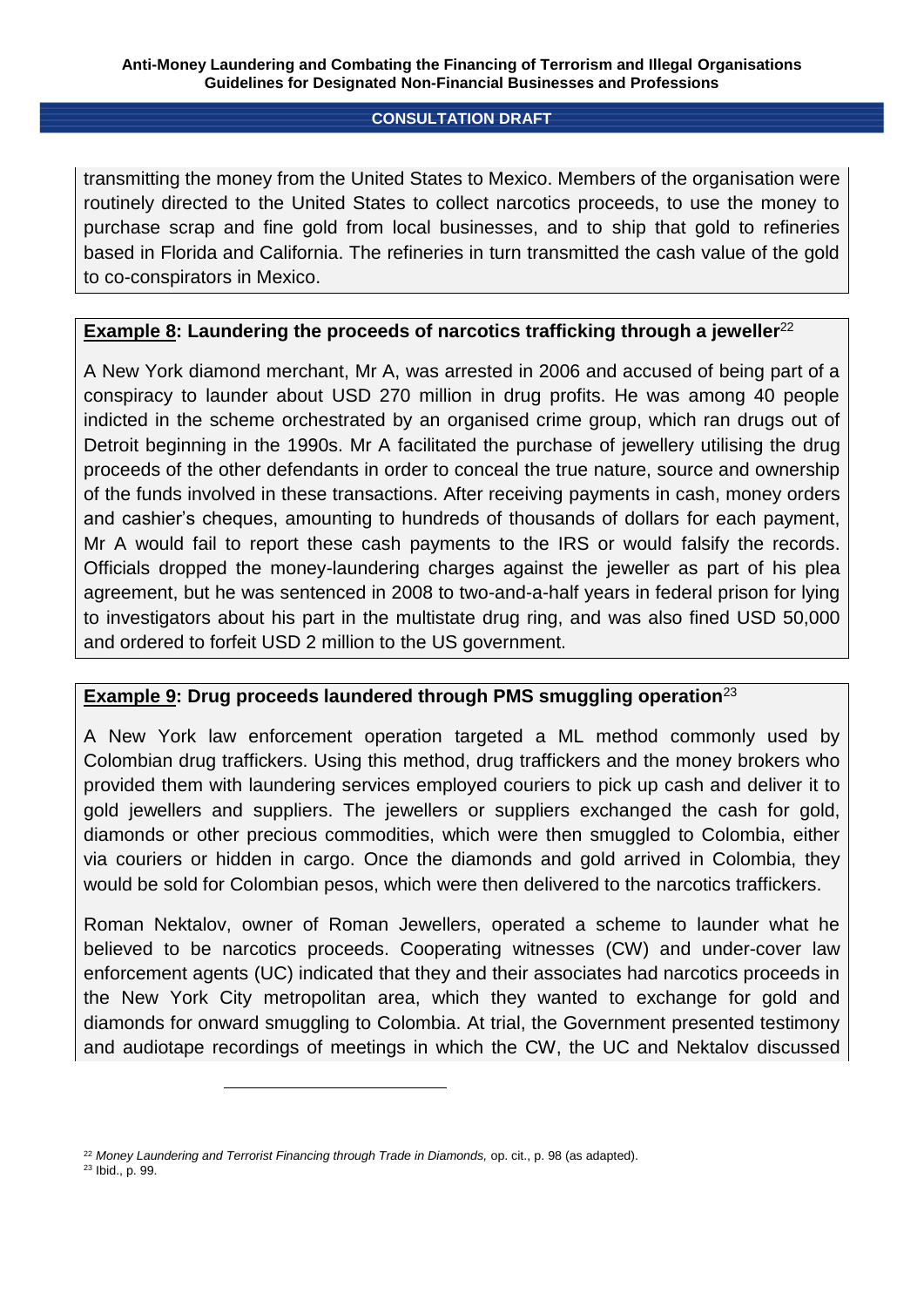Nektalov's sale of diamonds to the UC in exchange for cash believed by Nektalov to be drug money. The evidence showed that Nektalov met with the CW and the UC at Roman Jewelers to exchange a large number of diamonds for USD 500,000 in cash. After the diamonds were placed on a table in a back room where the transaction was to take place, federal agents entered Roman Jewelers, arrested Nektalov, and seized the diamonds. Nektalov was sentenced to 10 months imprisonment for ML.

## **Example 10: Perpetration of tax fraud and laundering of the proceeds through the diamond trade**<sup>24</sup>

Over a three-month period, law enforcement officers observed Suspect A travel from an Australian-based airport to the offices of two diamond dealers. On each occasion, Suspect A left the diamond dealers' offices in possession of a plastic shopping bag which he had not taken into the dealers' offices. The following day, Suspect A deposited a large amount of cash into the account he had opened in the name of a fake charity, and transferred the funds to Israel.

Authorities alleged that most of the money laundered by Suspect A came from the cash sale of diamonds which had been imported illegally into Australia. Following the cash sale of the diamonds, the proceeds were collected by Suspect A and deposited into the account of the fake charity. The funds were then transferred back to the overseas-based diamond suppliers under the guise of charitable donations. This method facilitated the avoidance of sales tax on the sale of the diamonds and the payment of income tax on the profits from the sale.

Enquiries identified that three bank accounts in Israel and one in Sweden received funds sent by Suspect A and his family. A further two overseas-based accounts were identified. These accounts also received funds and both accounts were associated with diamond merchants in Israel and Belgium. These diamond merchants supplied wholesale diamonds to Australia.

Suspect A was convicted of conspiracy to defraud the Commonwealth and sentenced to five years imprisonment.

## **Example 11: Diamonds trader involved in corruption, drugs and arms trafficking**<sup>25</sup>

In 2011, a bank submitted an STR to the Swiss FIU concerning his client X, who had made his fortune in the trade with diamonds and precious metals in Africa on behalf of counterparts in the Middle East and the European Union. After conducting research on an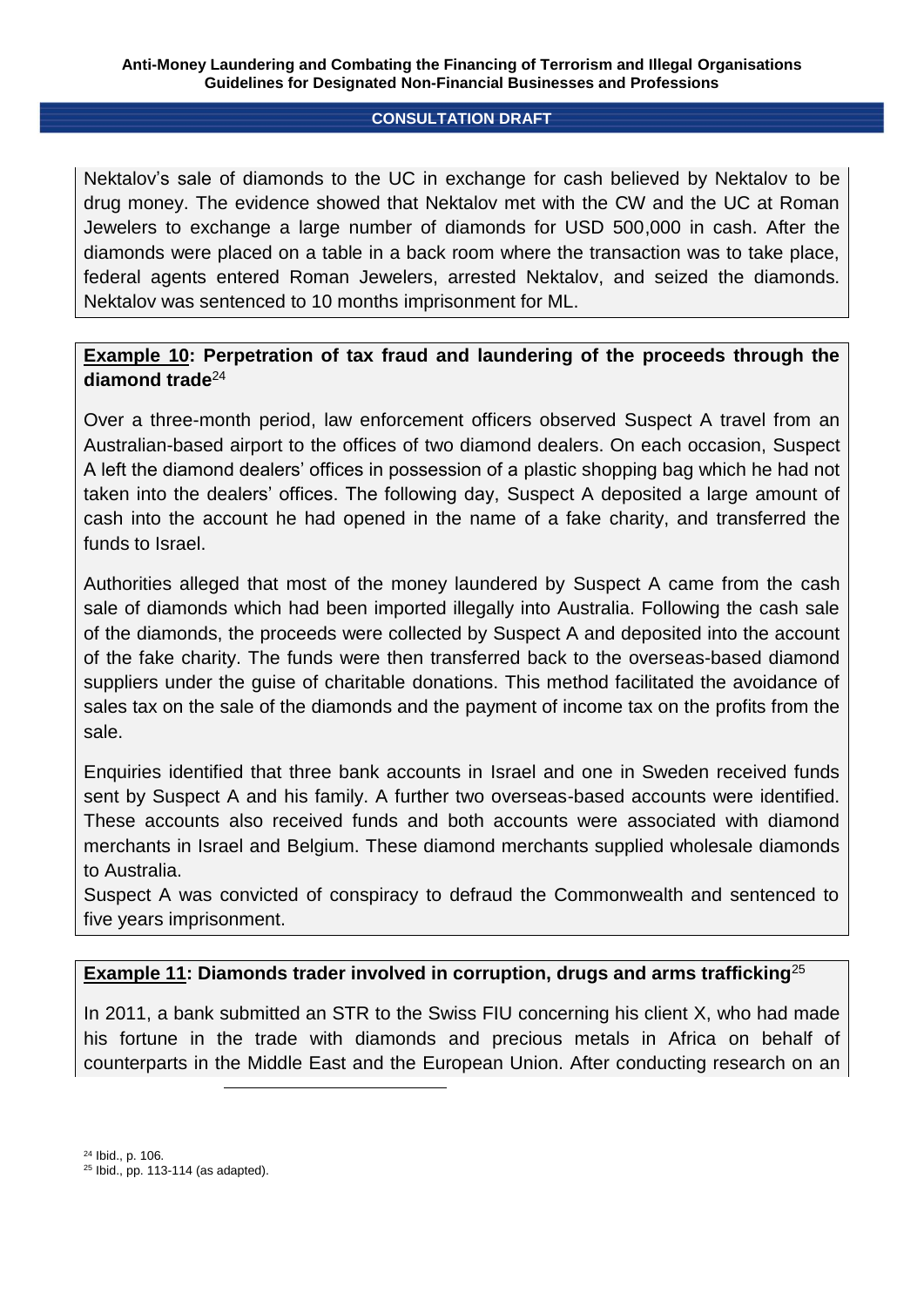external database, the bank discovered that X and his company Y were subject to sanctions issued by the US authorities (OFAC Specially Designated Narcotics Trafficker Kingpin) for trafficking of weapons and drugs. X was also believed to be a member of a criminal organisation. A press article also suggested that X was involved in a case of arms trafficking, corruption of judges and ML in a country in South America, where he was known as a property developer.

Analysis by the FIU confirmed the bank's suspicion.

## **Example 12: Gold reshaped into common objects to avoid detection by customs (1)**<sup>26</sup>

The United States Homeland Security Investigations (HSI) and Internal Revenue Service-Criminal Investigation (IRS-CI) uncovered a scheme related to gold being reshaped and exported as common objects like cones. From December 2001 through May 2003, Jaime Ross, owner of Ross Refiners, a gold refining business in Manhattan's Diamond District in New York, was selling bulk quantities of gold to an undercover agent posing in an undercover operation as a narcotics money launderer.

Ross would sell the gold, knowing that the currency used allegedly came from narcotics sales. Ross would recast the gold into cones and alter the colour of the gold to avoid detection while being smuggled to Colombia. Ross was arrested on 4 June 2003 and charged with money laundering and failing to declare the cash transaction relating to the sale of gold.

## **Example 13: Gold reshaped into common objects to avoid detection by customs (2)<sup>27</sup>**

Under 'Operation Meltdown', United States Homeland Security Investigations (HSI) uncovered a carousel scheme in which jewellers were converting the proceeds from drug sales into the equivalent value in gold.

The scheme involved a criminal organisation with links to gold suppliers in the New York area that were laundering millions of dollars in drug proceeds. The HSI investigation disclosed that the exported gold from Colombia was described as 'gold pigments', and upon importation into the United States the same merchandise was then described as 'gold bullion'. The gold bullion was transported to New York, where jewellers cooperating with drug trafficking organisations disguised the gold as a wide range of common objects like wrenches, nuts, bolts, belt buckles and trailer hitches. These items were exported back to Colombia at a declared value far below the worth of their weight in gold. Upon arrival in

<sup>&</sup>lt;sup>26</sup> Money Laundering and Terrorist Financing Risks and Vulnerabilities Associated with Gold, op. cit., p. 12. <sup>27</sup> Ibid., pp. 12-13.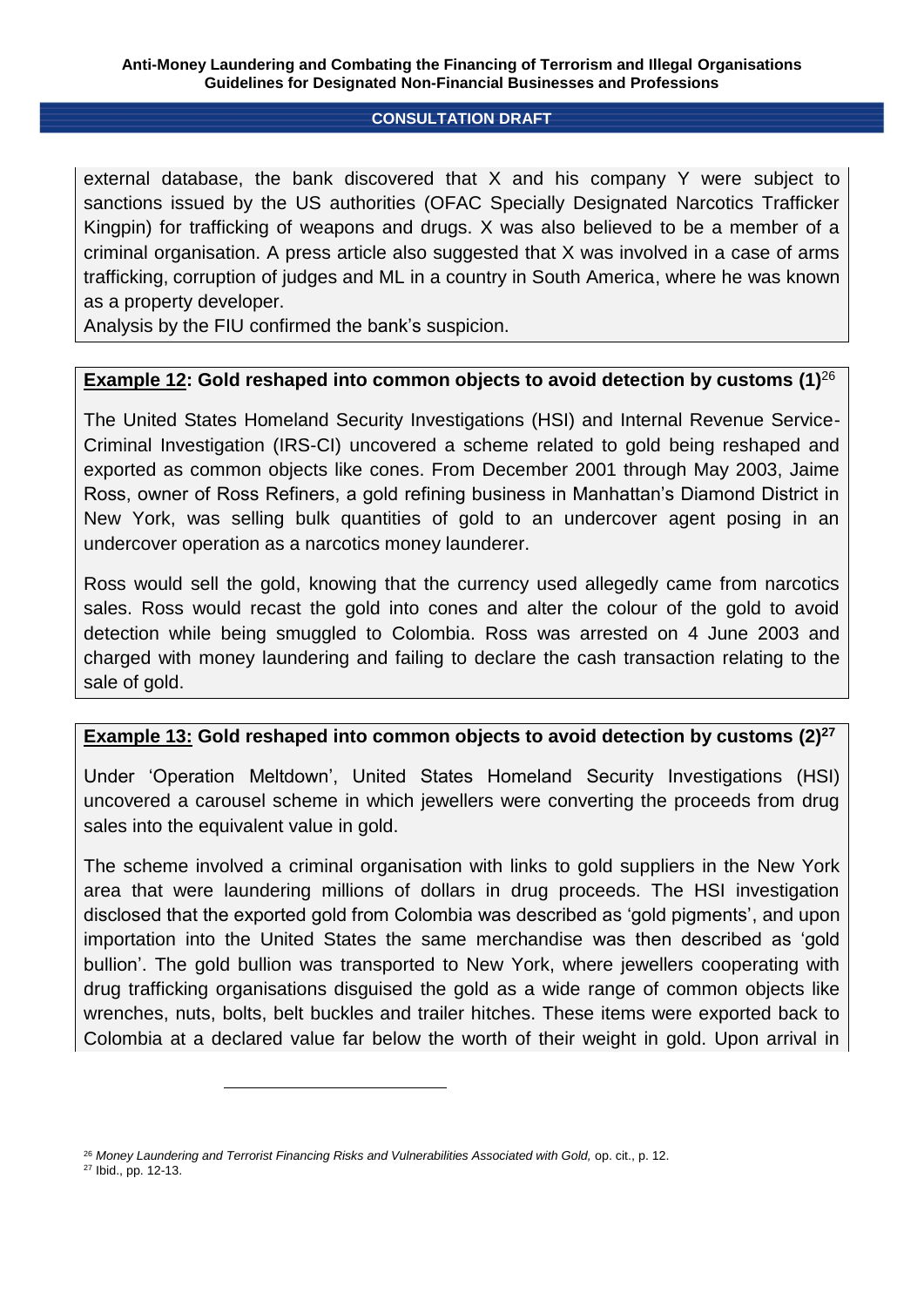Colombia, the same gold was recast into bullion and exported again to the US as 'gold pigment'.

The investigation of this case resulted in the arrest of 23 jewellers charged with money laundering and other arrests, along with the seizure of 140 kg of gold, more than 100 loose diamonds, USD 2.8 million, 118 kg of cocaine, 6 guns and two vehicles.

## **Example 14: Financing of Terrorism in Colombia involving the mining sector**<sup>28</sup>

Columbian military and law enforcement officials carried out operations against terrorist organisations, including the Revolutionary Armed Forces of Colombia (FARC), which derived income from gold, tungsten and coltan mines. FARC collected funds by extorting different actors in the mining supply chain, including the imposition of entry and machinery use fees, and "work permit" charges to traditional miners and to gold mines. They also received income from allowing the transport and sale of precious metals. In another case, a narco-terrorist organisation took control of a territory where a gold mine was in production, extorting the owners by way of violence and forcing the community to transfer the ownership titles to them. They then used the mine illegally, selling gold to a legal business for cash, which was used to buy equipment, munitions, medicines, and other supplies to support their terrorist activities.

As a result of the law enforecement operations, involving more than 63 mines, terrorist organisations were prevented from siphoning off more than USD 8 million from the mining sector, and the organisations' networks of illegal finance and support were dismantled. The investigations resulted in numerous arrests (including 12 members of FARC) and the confiscation of illegal mining equipment, weapons, and tonnes of food supplies.

## **Example 15: Gold smuggling and laundering through cash and exchange houses**<sup>29</sup>

The Zimbabwe FIU commenced an investigation based on a suspicious transaction report (STR) from a financial institution in Zimbabwe (Bank A). This STR reported that the subject, a holder of a personal bank account, attempted to make a cash deposit of ZAR 4.1 million (South African rand, equivalent to about USD 410,000) into his account and sought to immediately withdraw the money in US dollars. Prior to the attempted transaction, his account had been overdrawn, thereby raising suspicion regarding the source of the substantial cash deposit. The bank was not satisfied that the funds were from a legitimate source, and it declined to accept the deposit and immediately filed an STR with the FIU.

<sup>28</sup> Ibid., p. 16, and *Emerging Terrorist Financing Risks*, FATF/OECD, October 2015, p. 41 (as adapted).

<sup>&</sup>lt;sup>29</sup> Money Laundering and Terrorist Financing Risks and Vulnerabilities Associated with Gold, op. cit., pp. 15-16.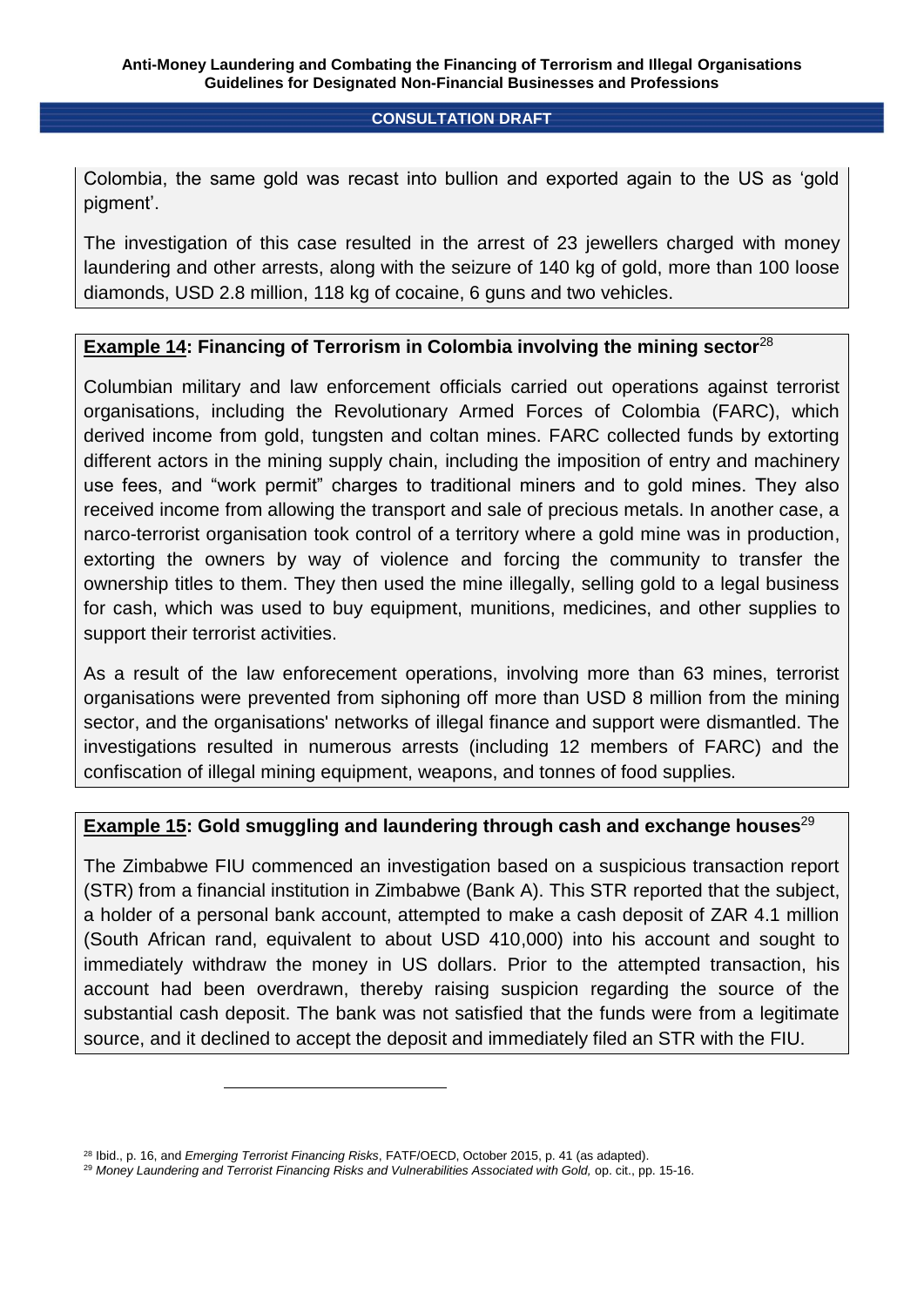The FIU conducted an interview with the individual who explained that the money was proceeds from the sale of gold which he had purchased from small-scale miners and illegal dealers who operated in and around Kwekwe, one of Zimbabwe's gold producing regions. The Kwekwe region is dominated by small-scale licensed miners as well as illegal gold "panners," who prefer to make a quick sale and therefore sell to buyers such as the subject who pay cash on the spot. It was also asserted that gold buyers offer the small-scale and illegal miners not only cash on the spot, but also offer a more attractive price than the state licensed buyer, which withholds a percentage as a statutory levy.

The subject stated that he smuggled the gold to South Africa (with which Zimbabwe shares a border), where he would sell the gold to different buyers, including licensed gold millers, for cash. The subject indicated that his buyers, in turn, smuggled some of the gold from South Africa to Asia where they sold it to jewellers. The subject added that the attempted deposit was intended to enable him to exchange the South African rand (which he gets upon disposal of the gold in South Africa) for US dollars (the currency acceptable to the gold suppliers), which he would use to purchase more gold on the black market and continue the cycle.

On being asked how he disposed of his ZAR4.1million after his bank had declined to accept his deposit, the subject revealed that he exchanged the South African rand through black market currency exchangers in Harare. This case is one of many similar STRs which the Zimbabwean FIU has received and processed. While a few of the illegal gold dealers change their South African rand to US dollars through banks, many others prefer to change the South African rand on the foreign currency black market to avoid detection.

# **Example 16: Gold smuggling through physical "muling"**30

1

Following a physical search of the bags of a suspected person (Person A) at Kabul airport, four packages of gold bars weighing 11.724 kilograms were found in his bags. Airport security cameras recorded that Person A had only one bag with him when he entered the airport terminal, and that the second bag was brought to the terminal by a second person (Person B). It was revealed that both persons entered the toilet of the terminal after one another, and after coming out of the toilet, one of them went to the airline's counter and handed over the bags. It was also noticed that after the bags were handed over at the airline counter, Person A went into the terminal hall, while Person B left the airport terminal.

## **Example 17: Laundering illegal diamonds through smuggling and financial hubs**<sup>31</sup>

<sup>30</sup> Adapted from *APG Yearly Typologies Report 2018,* Asia/Pacific Group on Money Laundering, July 2018, p. 56.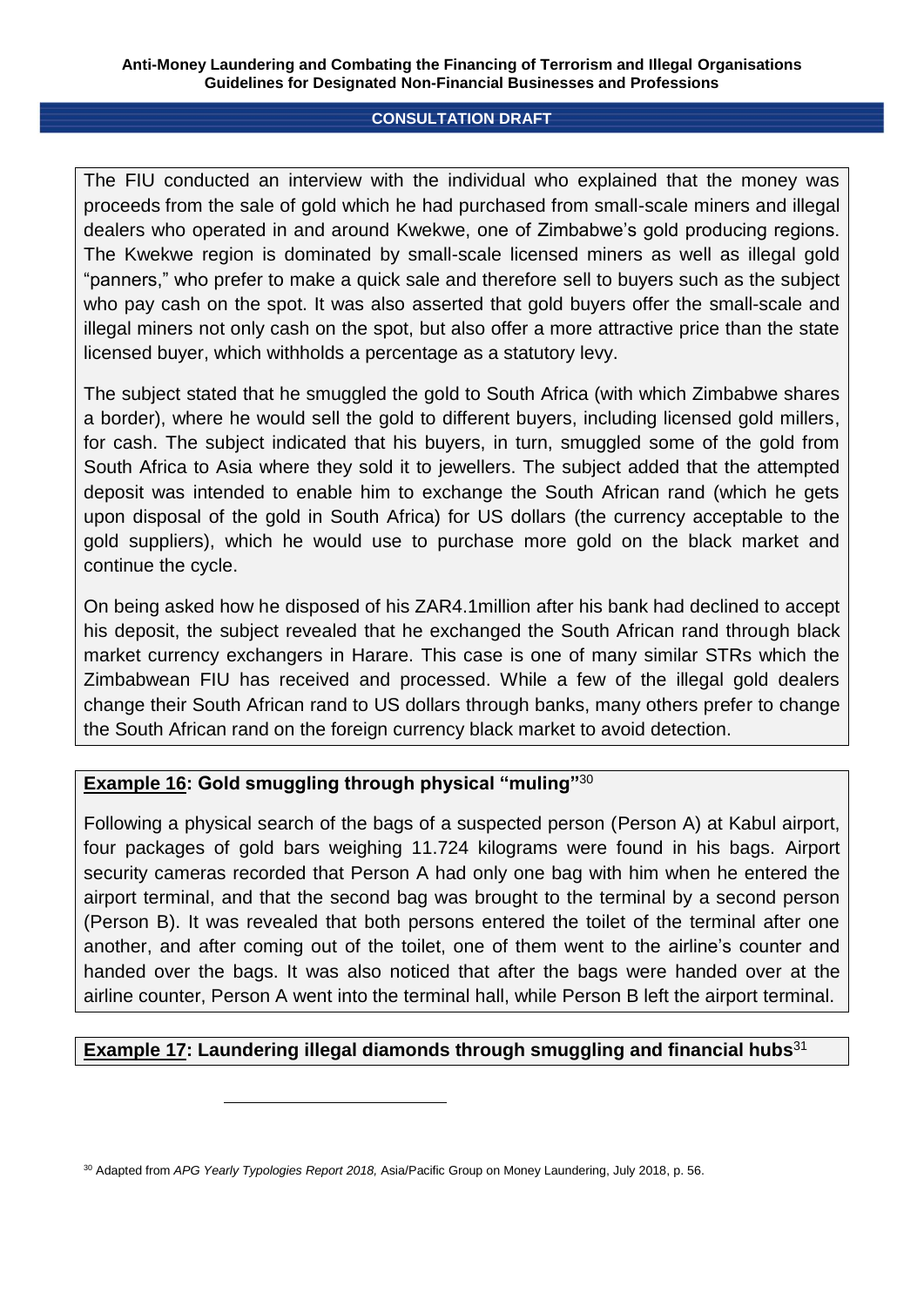Police in Antwerp investigated a massive diamond fraud in which a family smuggled diamonds worth an estimated EUR 1.3 billion over the course of several years. Most of the income from the scheme is thought to have been exported to Lebanon.

The investigation started with a warning from the state security service that the family had connections with known dealers in illegal diamonds. The diamonds were allegedly brought into Antwerp and the receipts then exported, both undocumented, to evade huge sums in tax. The illegal diamonds, including stones originating from conflict zones (possible conflict diamonds) were mixed with legal diamonds and the whole shipment KPC indicated that the origin of the diamonds was from multiple mining countries. The family managed to get around the Kimberley system by passing the stones through the United Arab Emirates and Switzerland before bringing them into Belgium. Meanwhile, the profits were laundered by means of false invoices and fake bookkeeping.

## **Example 18: Diamond smuggling via "mule" networks<sup>32</sup>**

Mr. N, an Indian national who arrived on a flight from Dubai, was stopped for customs inspections by officials at a Moscow airport while attempting to pass through the Green Corridor for passengers who have nothing to declare. The ensuing luggage inspection and body search produced several pieces of jewellery (pendants and earrings) and a total of 30,401 natural diamonds valued at nearly RUB 4.7 million, all of which were confiscated.

—

South African police have arrested a man who they say swallowed 220 polished diamonds in an attempt to smuggle them out of the country. The man was arrested as he waited to board a plane at Johannesburg airport. Officials said a scan of his body revealed the diamonds he had ingested, worth USD 2.3 million. The man was travelling to Dubai. According to the information, authorities believe the man belongs to a smuggling ring. Another man was also arrested, attempting to smuggle diamonds in a similar way.

—

An investigation of a suspected tax evasion case of a woman who operated a small kindergarten led to the discovery of a diamond smuggling network. According to the tax authorities, the network operated in Israel, Belgium and Russia. Investigators found that the owner's husband had travelled abroad 245 times in the past eight years, on trips that usually lasted just two days. During the investigation, 15 men and women were arrested, all suspected of being involved in the smuggling ring. The suspects were relatives who allegedly carried out more than 500 such diamond operations with a value of hundreds of thousands of USD. They were allegedly paid USD 600 per trip plus travel expenses, and hid the diamonds inside private body parts.

<sup>&</sup>lt;sup>31</sup> Money Laundering and Terrorist Financing through Trade in Diamonds, op. cit., p. 114.

<sup>32</sup> Ibid., pp. 118-120.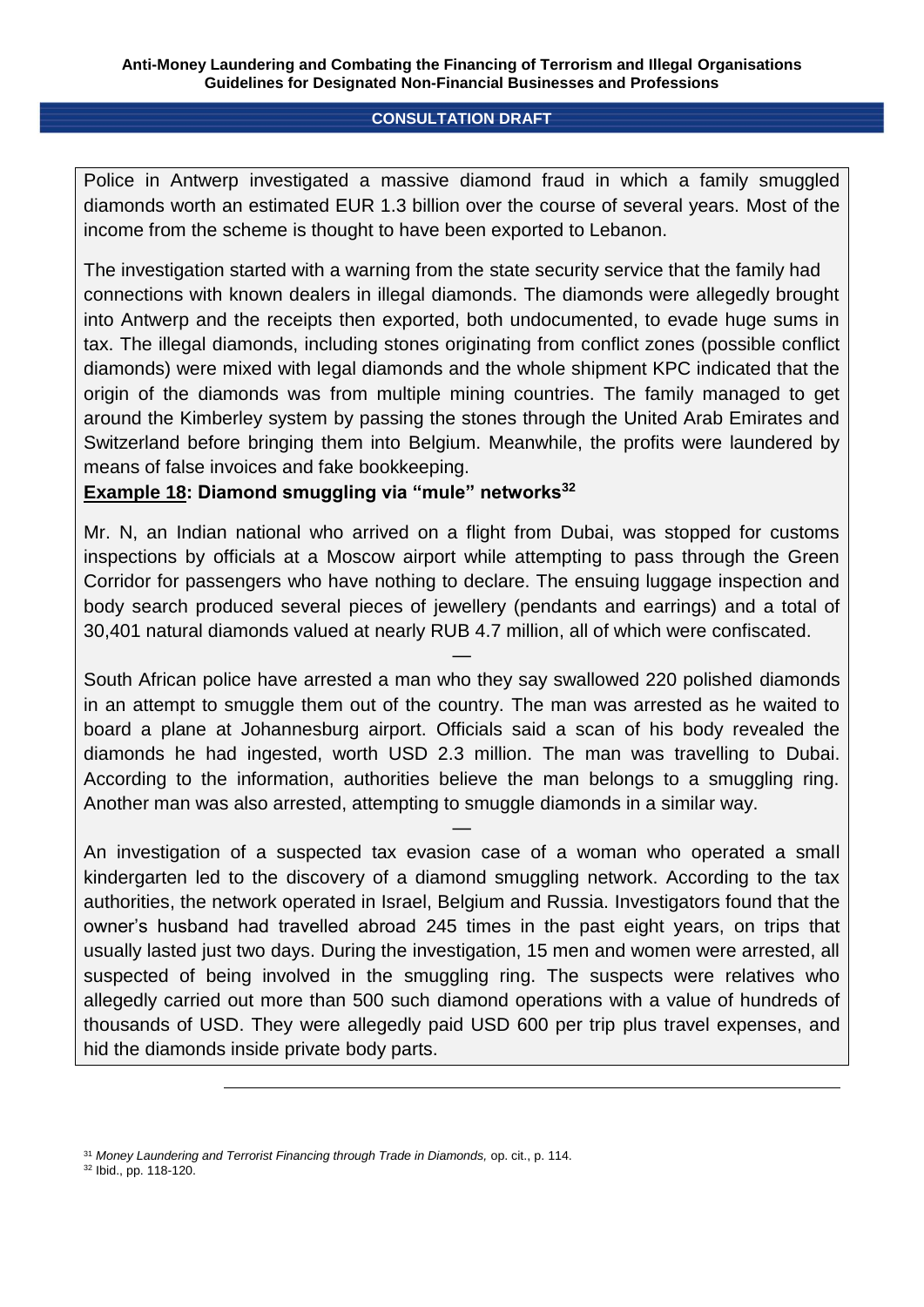## **Example 19: Laundering drug proceeds through a wholesale jeweller located abroad**<sup>33</sup>

US authorities indicted an offshore business engaged in the illicit black market peso exchange, an ML operation through which narcotics proceeds earned in the United States were exchanged for Colombian pesos and then used to purchase goods in the Colon Free Zone in Colon, Panama. During the course of the investigation, two natural persons were identified as major money launderers based in Panama. The two used a wholesale jewellery business and a related company, engaged in the sale of gold and silver jewellery and precious metals to many retail and wholesale customers throughout Central and South America, Europe, and the Middle East, to facilitate their illegal ML activities.

According to evidence presented in the case, drug proceeds from the United States were sent to Panama through cash pick-ups, wire transfers, cashier's checks and third party bank checks. Through the companies, which together did more than USD 100 million in business annually, the defendants knew that the primarily South American-based customers were laundering millions of dollars in drug money from the United States through bulk purchases of jewellery. According to court documents, the companies were heavily involved in the black market peso exchange. In signing the asset forfeiture order, a US District Court Judge found that "a primary modus was to sell jewellery to drug lords, knowing that it was being paid for with drug money, thus allowing them to convert dirty money into glistening clean jewellery." The assets seized from the wholesale jewellery company included approximately 468 boxes of gold and silver jewellery, as well as gemstones and watches, weighing ten tonnes.

## **Example 20: Third party gold smuggling syndicate used to launder proceeds of illegal drug sales<sup>34</sup>**

In early 2014, the French police uncovered an international money-laundering network, used to launder the proceeds of the sale of cannabis in the Paris region of France. Moroccan dealers smuggled hashish to France and sold it at street level. An Indian national organised the collection of the cash proceeds from the street sales. This money collection (called 'amana' by the syndicate) was undertaken by so-called 'salafs' (mules), who were aware that they were dealing with the proceeds of the crime, but not of the crime itself. This was an intentional decision by the group to put some distance between the predicate criminal activity and the *salafs*. The *salafs* took their orders from the Moroccan drug dealers

1

<sup>33</sup> Ibid., p. 117. 34 Adapted from Money Laundering and Terrorist Financing Risks and Vulnerabilities Associated with Gold, op. cit., pp. 6-8.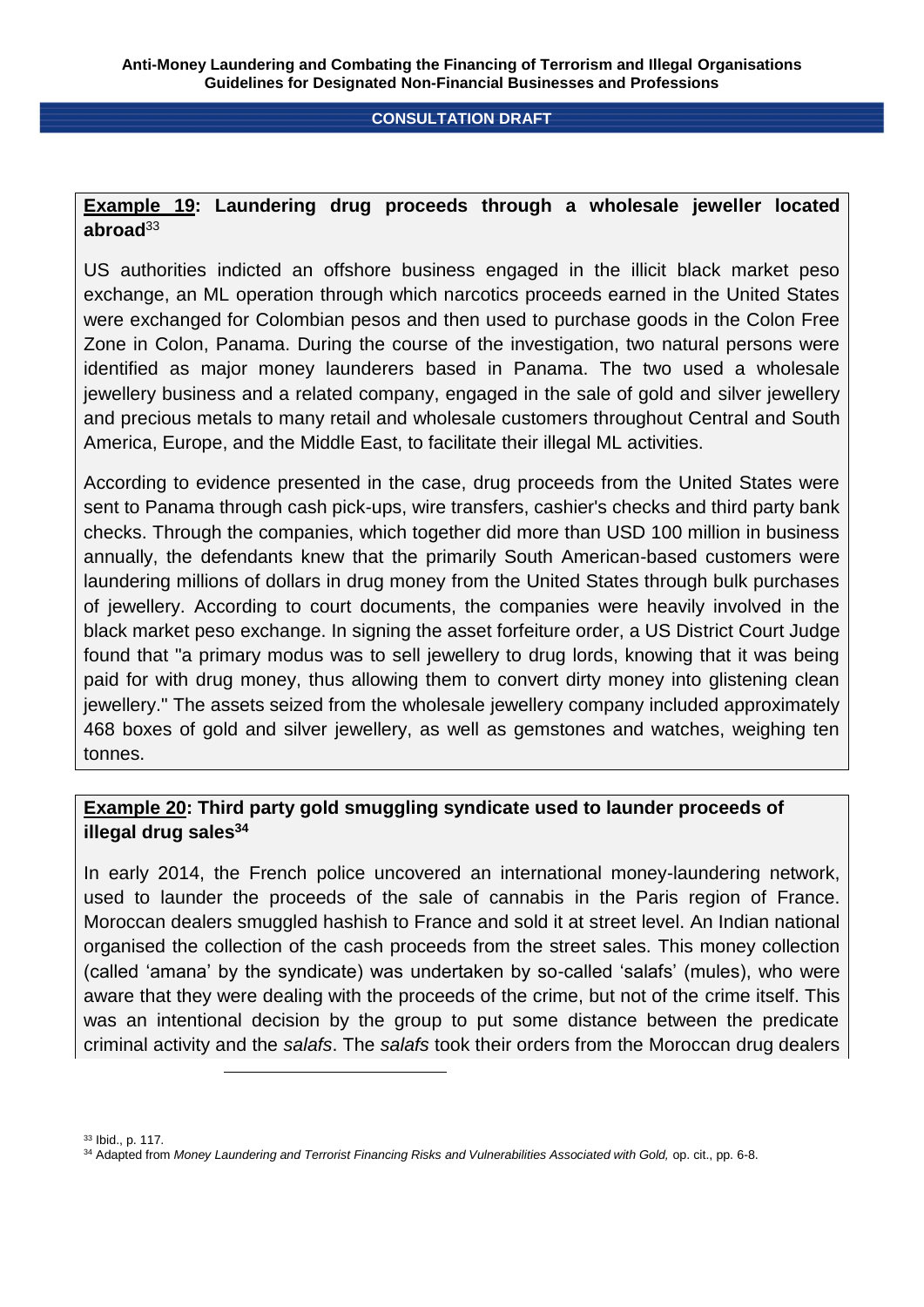and supplied the money to the Indian national. The investigation estimated that in a sixmonth period the *salafs* collected well in excess of EUR 10 million. Whilst the Indian national kept a very low profile in France (he had no official income apart from his wife's social allowances, and lived in social housing in the suburbs of Paris), he held a number of valuable assets in India.

On receipt of the money, the Indian national arranged the transportation of the cash by car to Belgium where it was used to purchase gold and jewellery. The bulk of the cash was deposited in cash into the different accounts of companies associated with an identified gold trader and used to purchase gold from a wholesaler. False invoices generated by the Indian national (in the name of companies set up by him) were used to provide support for transactions involving the gold coins and ingots, as well as gold certificates, if authorities ever questioned the holder of the gold.

The investigation established two main routes used to move the gold to India. In the first instance the gold was transported to Dubai where it was sold to local people or Indian nationals (via a *hawaladar*). On the sale of the gold the Moroccan drug dealers were paid via controlled foreign exchange operations in Dubai. The physical gold was then smuggled into India with the assistance of an employee of a travel agency based in Dubai who recruited mules to undertake the work for a small fee amounting to approximately EUR 220. The investigations identified couples, elderly people, and on one occasion the use of a 'toddler' to undertake this activity. To make the gold easier to conceal, a jeweller transformed it by various methods, including mixing gold flakes with coffee, nickel electrolysis of jewels, and 100 g gold drops for internal concealment.

According to information, the gold was not smuggled to Dubai but officially exported and declared to customs, using the false invoices as a cover. Both the jewellery and the gold were sent to Dubai using false invoices and fake companies in the UAE. If the transactions were completed without intervention, the false invoices were destroyed; and if not, then they were used to support the activity. The investigation established that the gold trader kept official records for the sale of 190 kilograms of gold in 11 months, with a value of approximately EUR 6 million.

The Indian national used relatives to transport the gold to India and the UAE, with one of the relatives travelling more than 200 times to India and the UAE from 2008 to 2014 (two to three times a month). The head of the India syndicate controlled a travel agency in India, which provided flight tickets to the mules and sometimes fake invoices for the purchase of gold. An alternate route to transport the gold from Belgium to India was via the international airports of Bangkok and Singapore to a professional Burmese smuggler. The gold was then conveyed through Myanmar to India where it was sold.

Irrespective of the route used, from the moment the money was collected off the streets in France, it took five days for the money launderers to pay back their Moroccan silent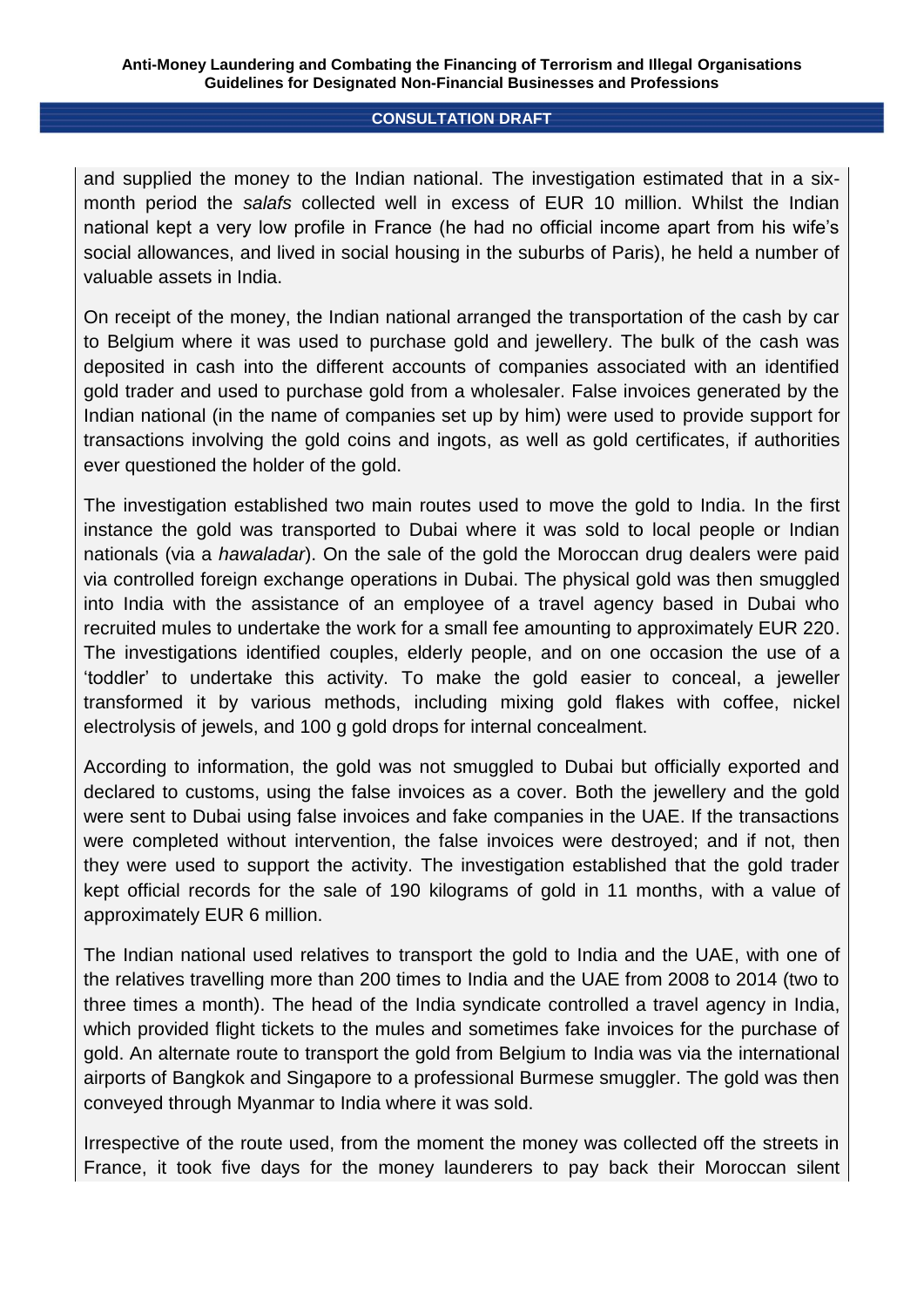partners. The Indian syndicate's profit was based upon the conversion and resale of gold. By smuggling gold and avoiding taxes, the Indian syndicate was able to sell it competitively and still make a profit. The gold in question was purchased at EUR 31 per gram in Belgium and resold for EUR 36.32 per gram in Dubai or India. The Belgium gold trader received a fee of EUR 325 per kilogram, which equated to a profit of EUR 5,000 per kilogram for the syndicate.

This system used by the Indian syndicate was so profitable that the Indian gave up his normal commission on the money laundered. His only desire was to channel as much *amana* as possible in order to buy gold again and again. Thus he offered the unique opportunity for his Moroccan partner to launder his money at no cost.

# 11.4.11 Indicators of Suspicious Transactions for Dealers in Precious Metals and Precious Stones

From the examples provided above, it can be seen that criminals' methods are constantly evolving, and in many cases are specific to the particularities of a given market or a given type of trust and company services. The following list of red-flag indicators of potentially suspicious transactions is therefore by no means exhaustive.

DPMS are also reminded that the presence of one or more of the indicators below does not necessarily mean that a transaction involves ML/FT; however, it is an indication that enhanced due diligence or further investigation may be required, so that an appropriate determination can be made by the DNFBP's appointed compliance officer as to whether the transaction is suspicious or not.

*The Business Relationship, Counterparty, or Customer:*

- Suddenly cancels the transaction when asked for identification or information.
- Is reluctant or refuses to provide personal information, or the DPMS has reasonable doubt that the provided information is correct or sufficient.
- Is reluctant, unable, or refuses to explain:
	- ‒ their business activities and corporate history;
	- ‒ the identity of the beneficial owner;
	- their source of wealth/funds:
	- ‒ why they are conducting their activities in a certain manner;
	- ‒ who they are transacting with;
	- ‒ the nature of their business dealings with third parties (particularly third parties located in foreign jurisdictions).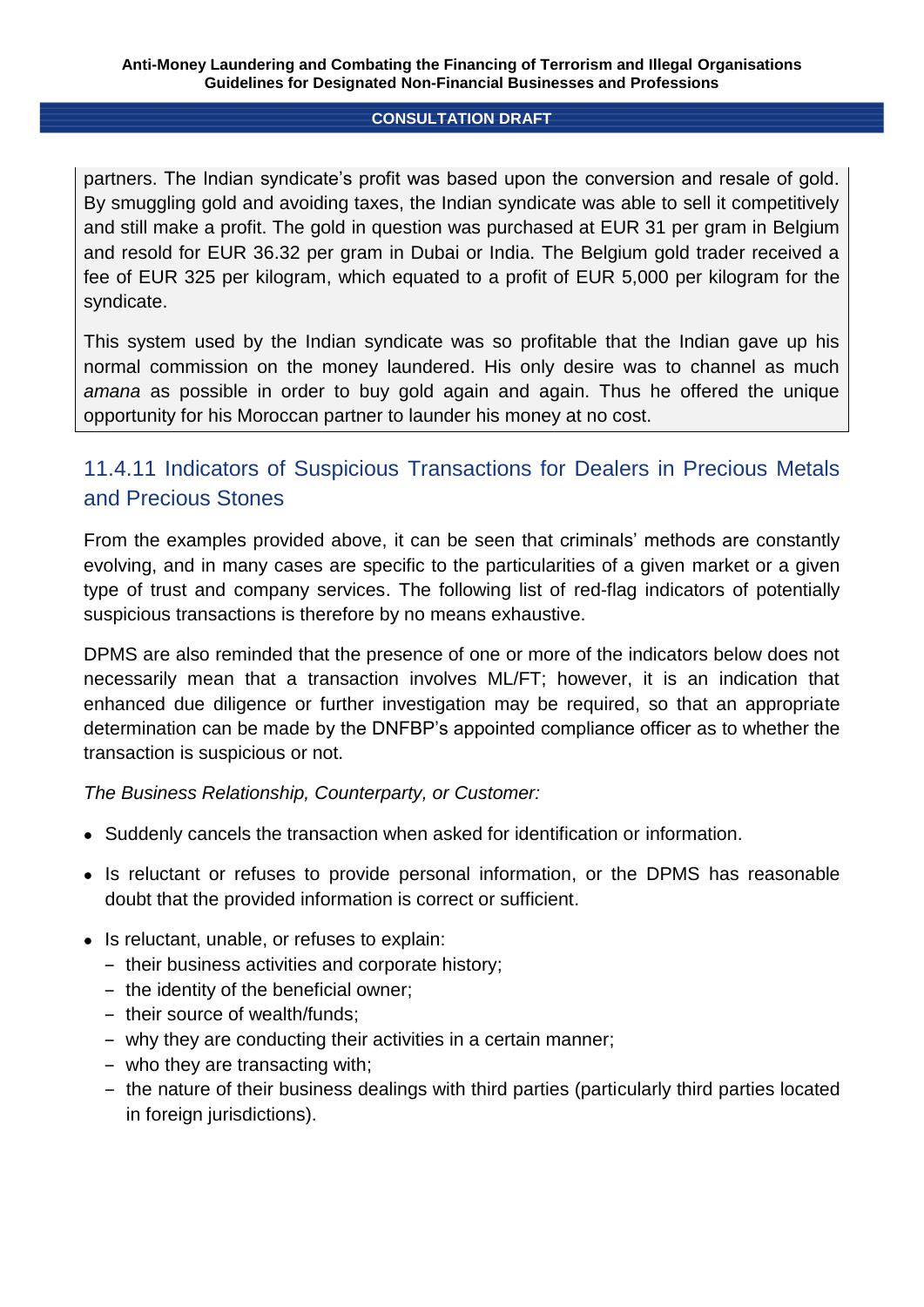- Is under investigation, has known connections with criminals, has a history of criminal indictments or convictions, or is the subject of adverse information (such as allegations of corruption or criminal activity) in reliable publicly available information sources.
- Is a designated person or organisation (i.e. is on a Sanctions List).
- Is related to, or a known associate of, a person listed as being involved or suspected of involvement with terrorists or terrorist financing operations.
- Insists on the use of an intermediary (either professional or informal) in all interactions, without sufficient justification.
- Actively avoids personal contact without sufficient justification.
- Is a politically exposed person, or has familial or professional associations with a person who is politically exposed.
- Is a foreign national with no significant dealings in the country, and no clear economic or other rationale for doing business with the DPMS.
- Is located a significant geographic distance away from the DPMS, with no logical rationale.
- Refuses to co-operate or provide information, data, and documents usually required to facilitate a transaction, or is unfamiliar with the details of the requested transaction.
- Makes unusual requests (including those related to secrecy) of the DPMS or its employees.
- Is prepared to pay substantially higher fees than usual, without legitimate reason.
- Appears very concerned about, or asks an unusual number of detailed questions about compliance-related matters, such as customer due-diligence or transaction reporting requirements.
- Is conducting a transaction which appears incompatible with their socio-economic, educational, or professional profile, or about which they appear not to have a good understanding.
- Uses legal persons, legal arrangements, or foreign private foundations that operate in jurisdictions with secrecy laws.
- Requests services (for example, smelting and reshaping of gold into ordinary-looking items, or re-cutting and polishing precious stones) that could improperly disguise the nature of the PMS or conceal beneficial ownership from competent authorities, without any clear legitimate purpose.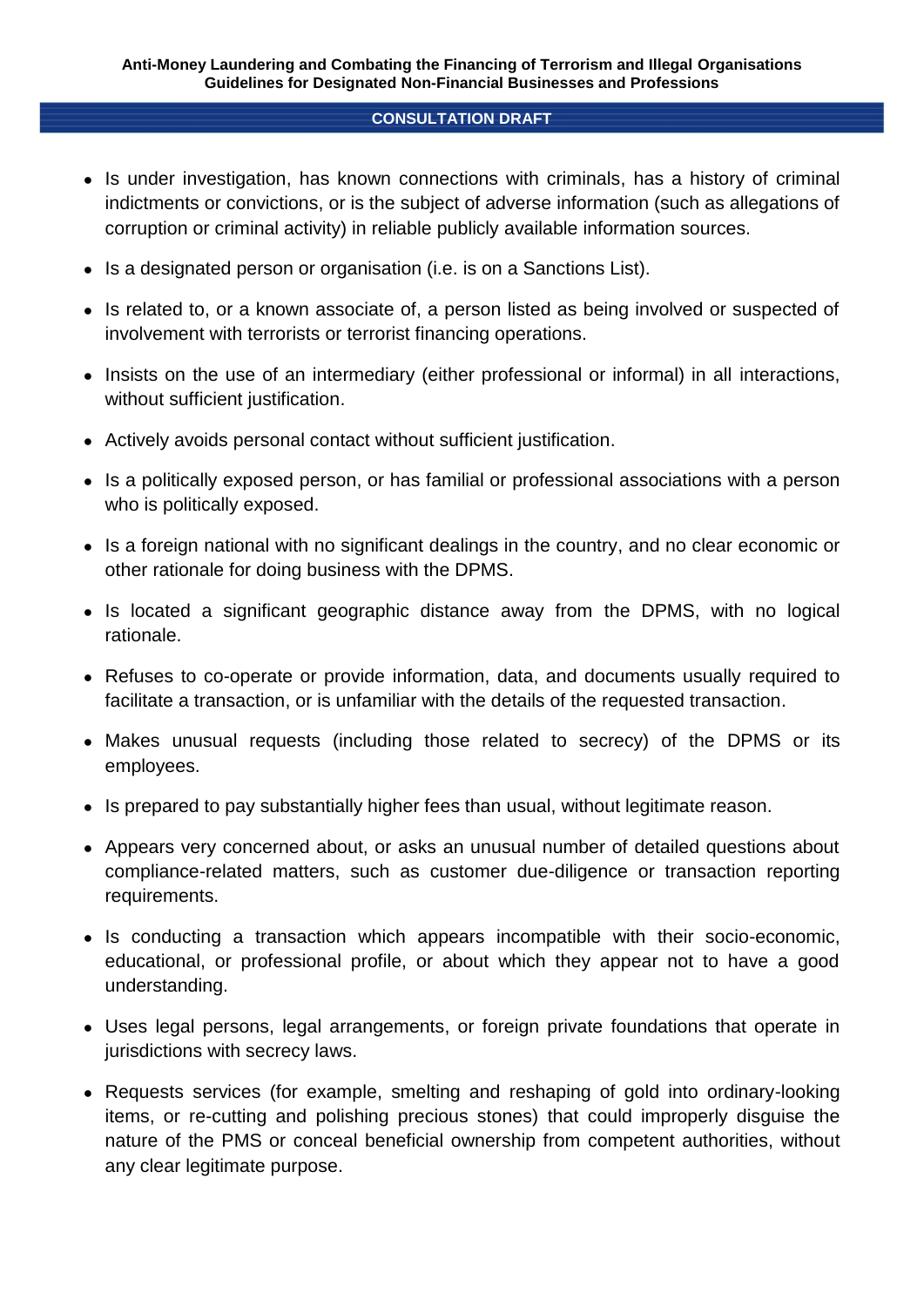- Claims to be a legitimate DPMS but cannot demonstrate a history or provide evidence of real activity.
- Is a business that cannot be found on the internet or social business network platforms (such as LinkedIn or others).
- Is registered under a name that does not indicate that activity of the company is related to PMS, or that indicates activities different from those it claims to perform.
- Is a business that uses an email address with a public or non-professional domain (such as Hotmail, Gmail, Yahoo, etc.).
- Is registered at an address that does not match the profile of the company, or that cannot be located on internet mapping services (such as Google Maps).
- Is registered at an address that is also listed against numerous other companies or legal arrangements, indicating the use of a mailbox service.
- Has directors or controlling shareholder(s) who cannot be located or contacted, or who do not appear to have an active role in the company, or where there is no evidence that they have authorised the transaction.
- Is incorporated or established in a jurisdiction that is considered to pose a high money laundering, terrorism financing, or corruption risk.
- Has a complex corporate structure that does not appear to be necessary or that does not make commercial sense.
- Appears to be acting according to instructions of unknown or inappropriate person(s).
- Conducts an unusual number or frequency of transactions in a relatively short time period.
- Asks for short-cuts, excessively quick transactions, or complicated structures even when it poses an unnecessary business risk or expense.
- Requests payment arrangements that appear to be unusually or unnecessarily complex or confusing (for example, unusual deposit or installment arrangements, or payment in several different forms), or which involve third parties.
- Provides identification, records or documentation which appear to be falsified or forged.
- Requires that transactions be effected exclusively or mainly through the use of cash, cash equivalents (such as cashier's cheques, gold certificates, bearer bonds, negotiable third-party promissory notes, or other such payment methods), or through virtual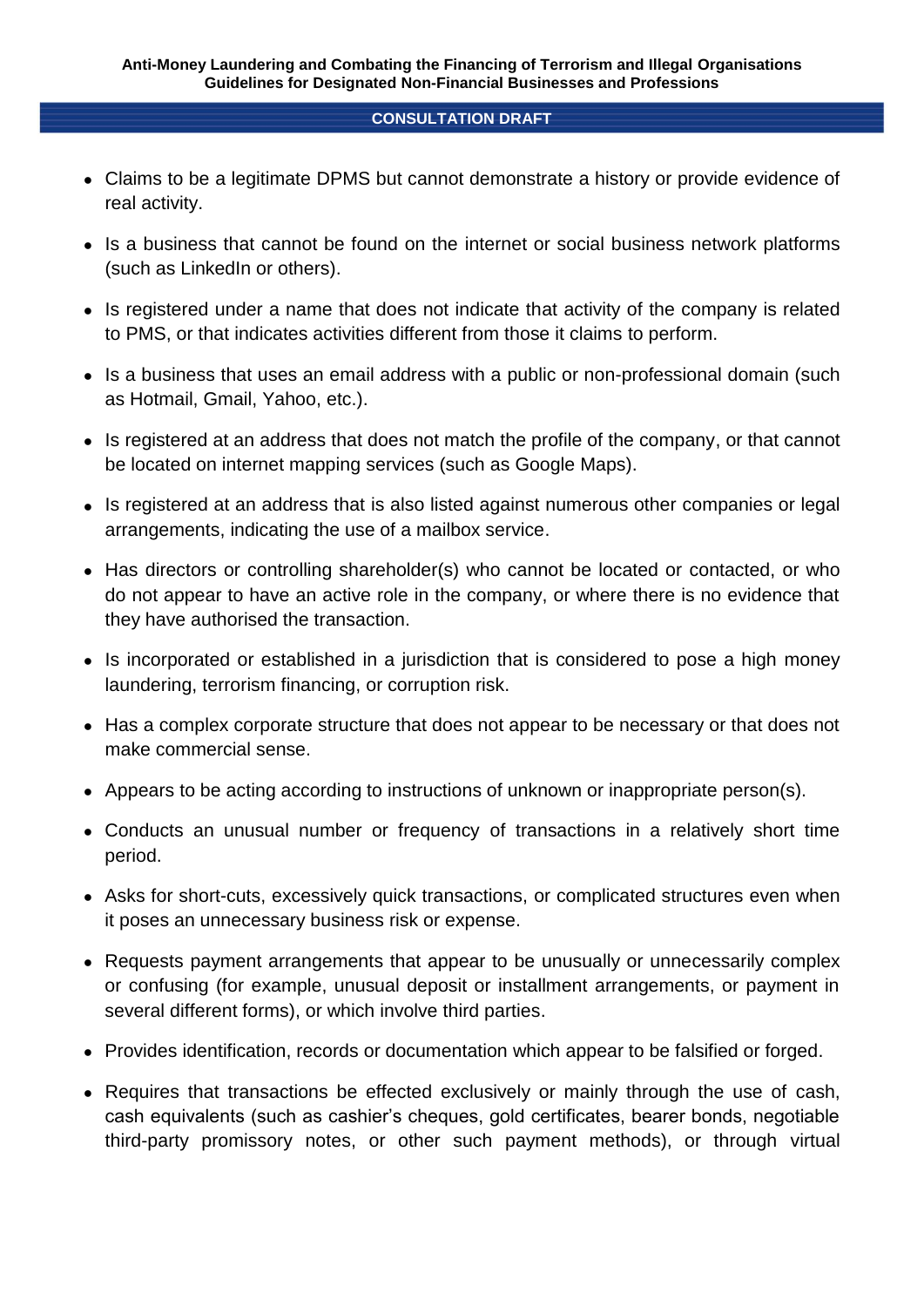currencies, for the purpose of preserving their anonymity, without adequate and reasonable explanation.

*The transaction:*

- Involves the use of a large sum of cash, without an adequate explanation as to its source or purpose.
- Involves the frequent trading of PMS (especially diamonds and gold) or jewellery for cash in small incremental amounts.
- Involves the barter or exchange of PMS (especially diamonds and gold) or jewellery for other high-end jewellery.
- Appears structured so as to avoid the cash reporting threshold.
- Involves delivery instructions that appear to be unnecessarily complex or confusing, or which involve foreign jurisdictions with no apparent legitimate connection to the counterparty or customer.
- Includes contractual agreements with terms that are unusual or that do not make business sense for the parties involved.
- Involves payments to/from third parties that do not appear to have a logical connection to the transaction.
- Involves merchandise purchased with cash, which the customer then requests the merchant to sell for him/her on consignment.
- Involves PMS with characteristics that are unusual or do not conform to market standards.
- Involves the unexplained use of powers-of-attorney or similar arrangements to transact business on behalf of a third party.
- Appears to be directed by someone (other than a formal legal representative) who is not a formal party to the transaction.
- Involves a person acting in the capacity of a director, signatory, or other authorised representative, who does not appear to have the required competency or suitability.
- Involves persons residing in tax havens or High-Risk Countries, when the characteristics of the transactions match any of those included in the list of indicators.
- Is carried out on behalf of minors, incapacitated persons or other categories of persons who appear to lack the mental or economic capacity to make such decisions.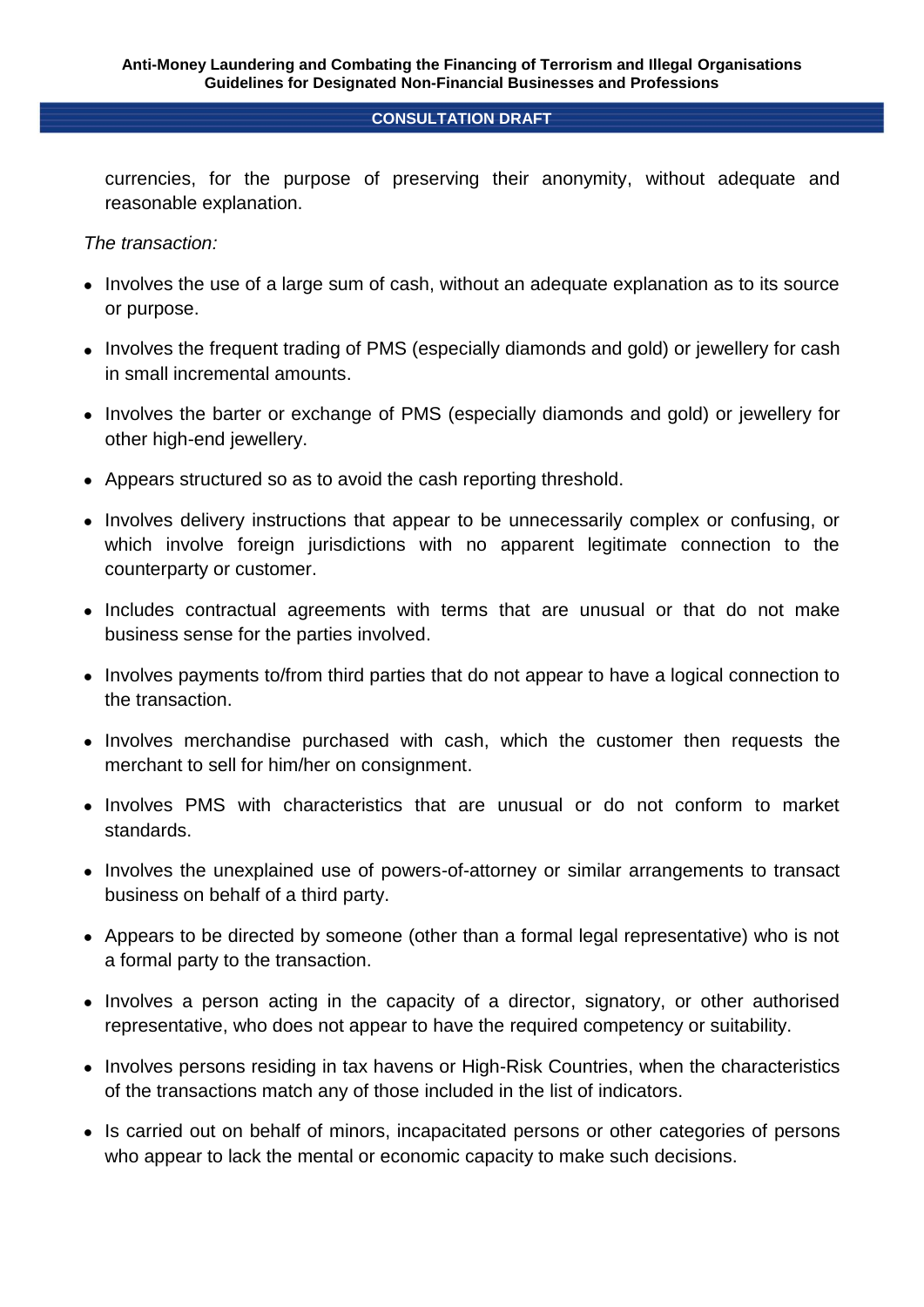- Involves several successive transactions which appear to be linked, or which involve the same parties or those persons who may have links to one another (for example, family ties, business ties, persons of the same nationality, persons sharing an address or having the same representatives or attorneys, etc.).
- Involves recently created legal persons or arrangements, when the amount is large compared to the assets of those legal entities.
- Involves foundations, cultural or leisure associations, or non-profit-making entities in general, especially when the nature of the merchandise or the characteristics of the transaction do not match the goals of the entity.
- Involves legal persons which, although incorporated in the country, are mainly owned by foreign nationals, who may or may not be resident for tax purposes.
- Involves unexplained last-minute changes involving the identity of the parties (e.g. it is begun in one individual's name and completed in another's without a logical explanation for the name change) and/or the details of the transaction.
- Involves a price that appears excessively high or low in relation to the value (book or market) of the goods, without a logical explanation.
- Involves circumstances in which the parties:
	- ‒ Do not show particular interest in the details of the transaction;
	- ‒ Do not seem particularly interested in obtaining a better price for the transaction or in improving the payment terms;
	- Insist on an unusually quick completion, without a reasonable explanation.
- Takes place through intermediaries who are foreign nationals or individuals who are nonresident for tax purposes.
- Involves unusually high levels of assets or unusually large transactions compared to what might reasonably be expected of clients with a similar profile.
- Involves indications that the counterparty does not have or does not wish to obtain necessary governmental approvals, filings, licences, or other official requirements.
- Involves any attempt by a physical person or the controlling persons of a legal entity or legal arrangement to engage in a fraudulent transaction (including but not limited to: over- or under-invoicing of goods or services, multiple invoicing of the same goods or services, fraudulent invoicing for non-existent goods or services; over- or undershipments (e.g. false entries on bills of lading); or multiple trading of the same goods and services).

*The Means of Payment:*